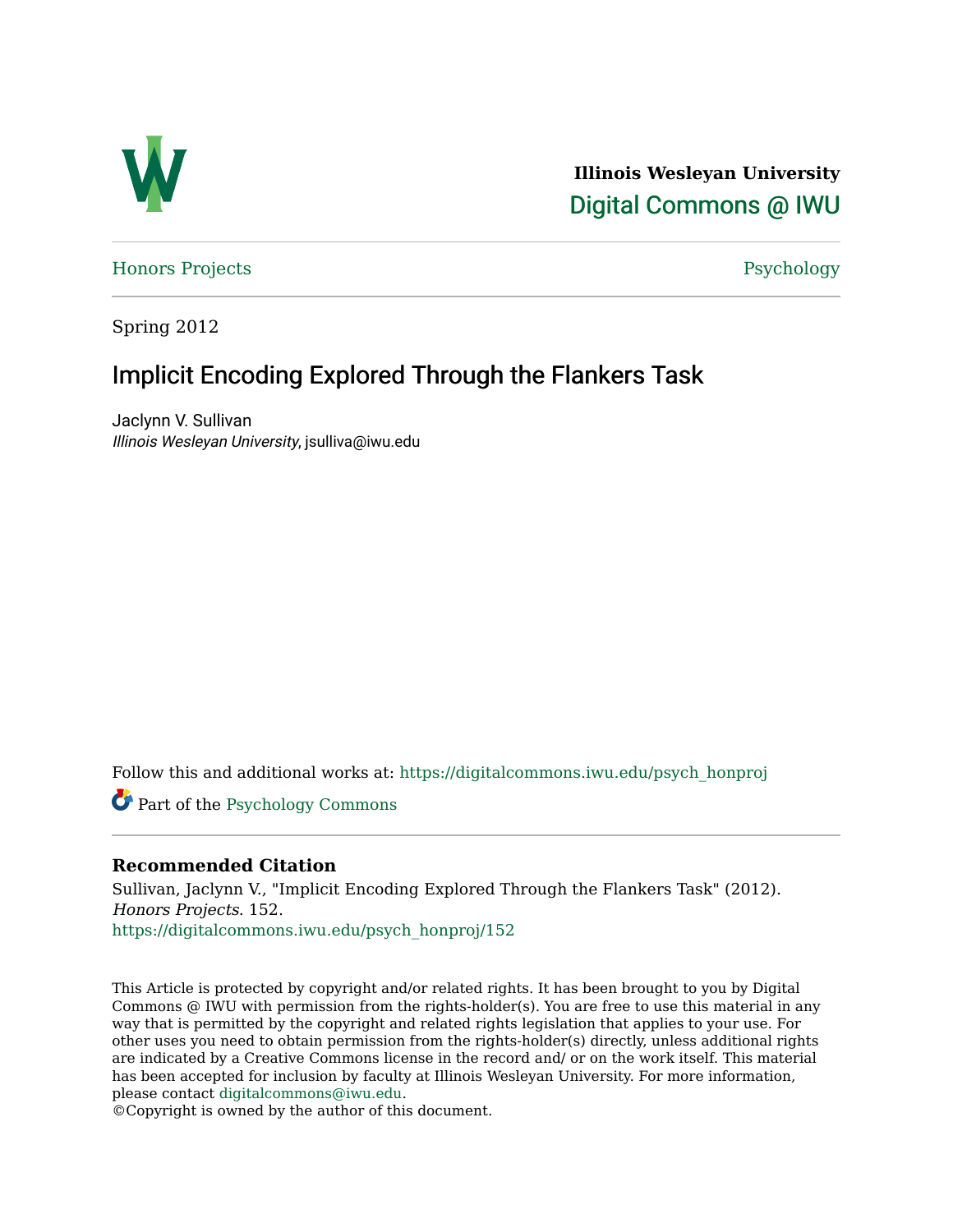Implicit Encoding Explored Through the Flankers Task

Jaclynn V. Sullivan

Illinois Wesleyan University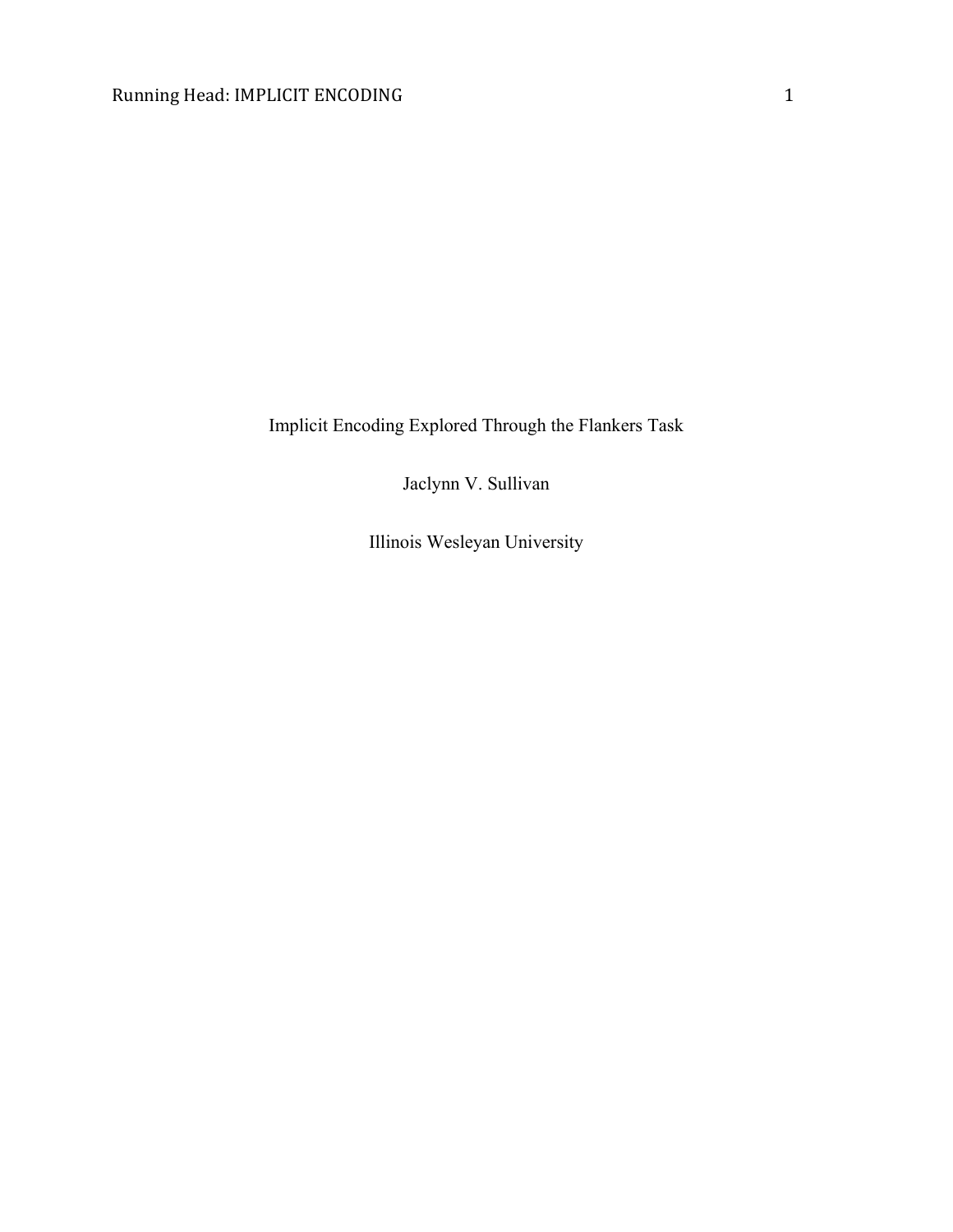#### Abstract

The problem we examined involves the process of selective attention and its relationship with implicit and explicit memory encoding. One task that has been used previously to examine selective attention is the flankers task, which consists of three items with the center item being the item that requires a response - the target. The two items on either side of the target are the "irrelevant" flankers. The correlated flanker effect is the difference in reaction time between the trials in which the flankers that are correlated with the correct response are present (congruent) and trials in which the flankers correlated with the opposite response are present (incongruent). Participants are about 30ms faster to respond on congruent trials than incongruent (Miller, 1987). The current study sought to further understand the mechanisms behind this selective attention task by asking, is incidental (implicit) learning of irrelevant information encoded in memory differently than intentional (explicit) learning? Participants completed a correlated flankers task. Half the participants were told to expect a memory task for the flankers and half were not given warning. Participants also completed an implicit memory task and an explicit memory questionnaire. Response times (RT) on congruent correlation trials and on incongruent correlation trials were measured. In the implicit memory task, participants' responding to neutral targets surrounded by previously shown flankers was measured. We hypothesized that the greater recall of the irrelevant information in the implicit task over the explicit task. Results demonstrated no presence of the flanker effect yet participants were significantly more accurate than chance on the implicit task but not the explicit task.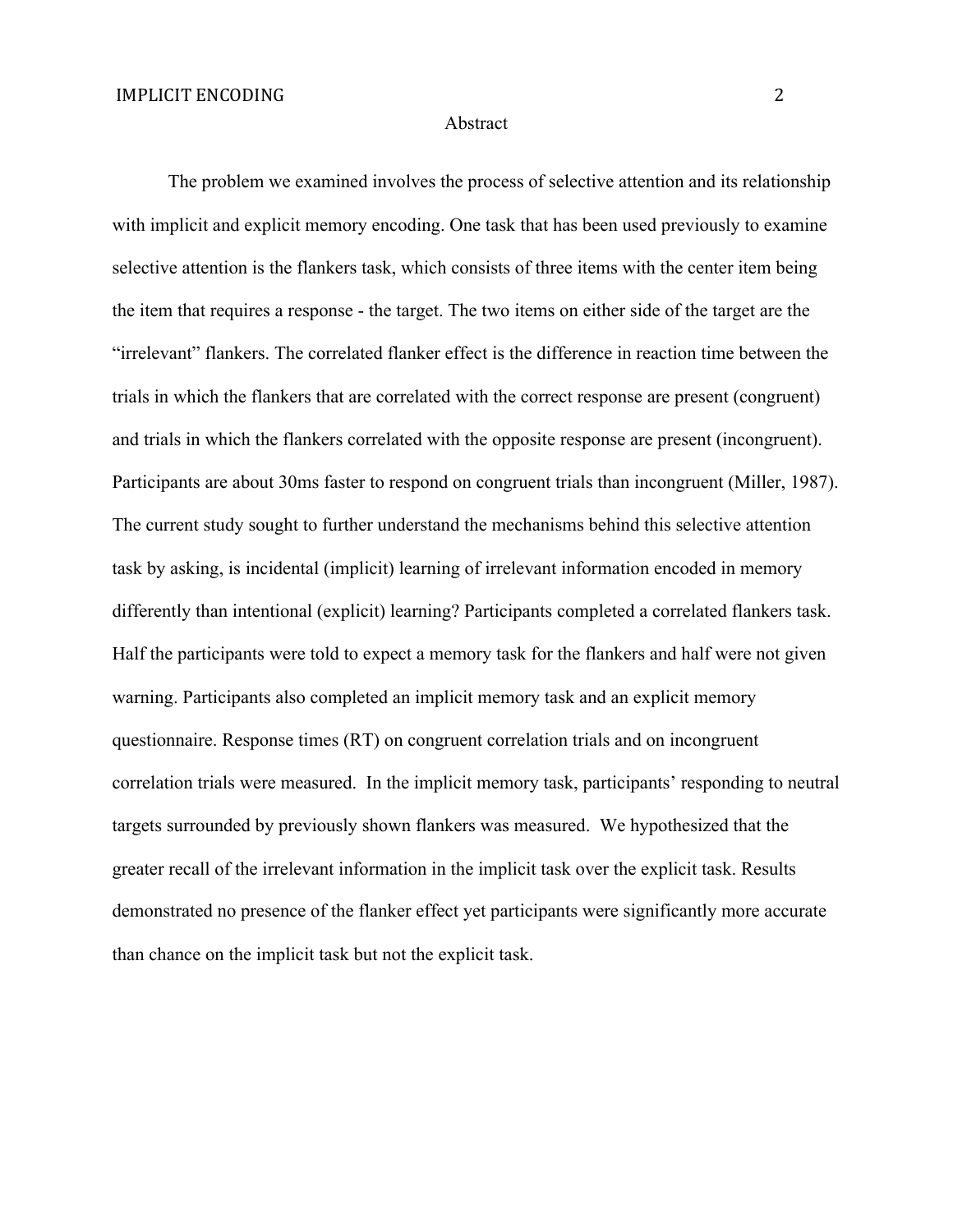## Implicit Encoding Explored Through the Flankers Task

Sitting in class on Monday morning, you hear the tapping of a pen, the lights buzzing overhead, the kid in back of you whispering to his friends, and most importantly, the instructor at the front of the room presenting a lecture about relational aggression. While it is apparent that the information your instructor is giving you is the most important piece of the sensory experience in which you are immersed, other pieces of this experience enter your consciousness, meaning you are aware of the fact that they are occurring. The world is too rich with information to be taken in and understood all at once. However, people do have the ability to attend to certain information and have the capacity for learning. Even though the tapping of the pen is competing with your teacher for your attention, you walk out of class with some new understanding of relational aggression. This evidence of learning particular information among the noise of everything vying for attention in the world suggests the existence of a mechanism that filters out information and allows for the learning of specific information. This mechanism is referred to as selective attention.

The term attention has a host of different implications, but for the present research, attention is defined as concentration on a single subject (e.g., conversation, person, or object). Some experimental paradigms suggest that concentration of attention can be so close to complete that a person notices almost nothing about the unattended objects (James, 1890). In selective attention, a filtering process allows select stimuli to proceed from sensory receptors through to the semantic system for processing. The information that advances beyond the semantic system is considered learned, or stored in memory (Miller, 1987). What happens to the information that

3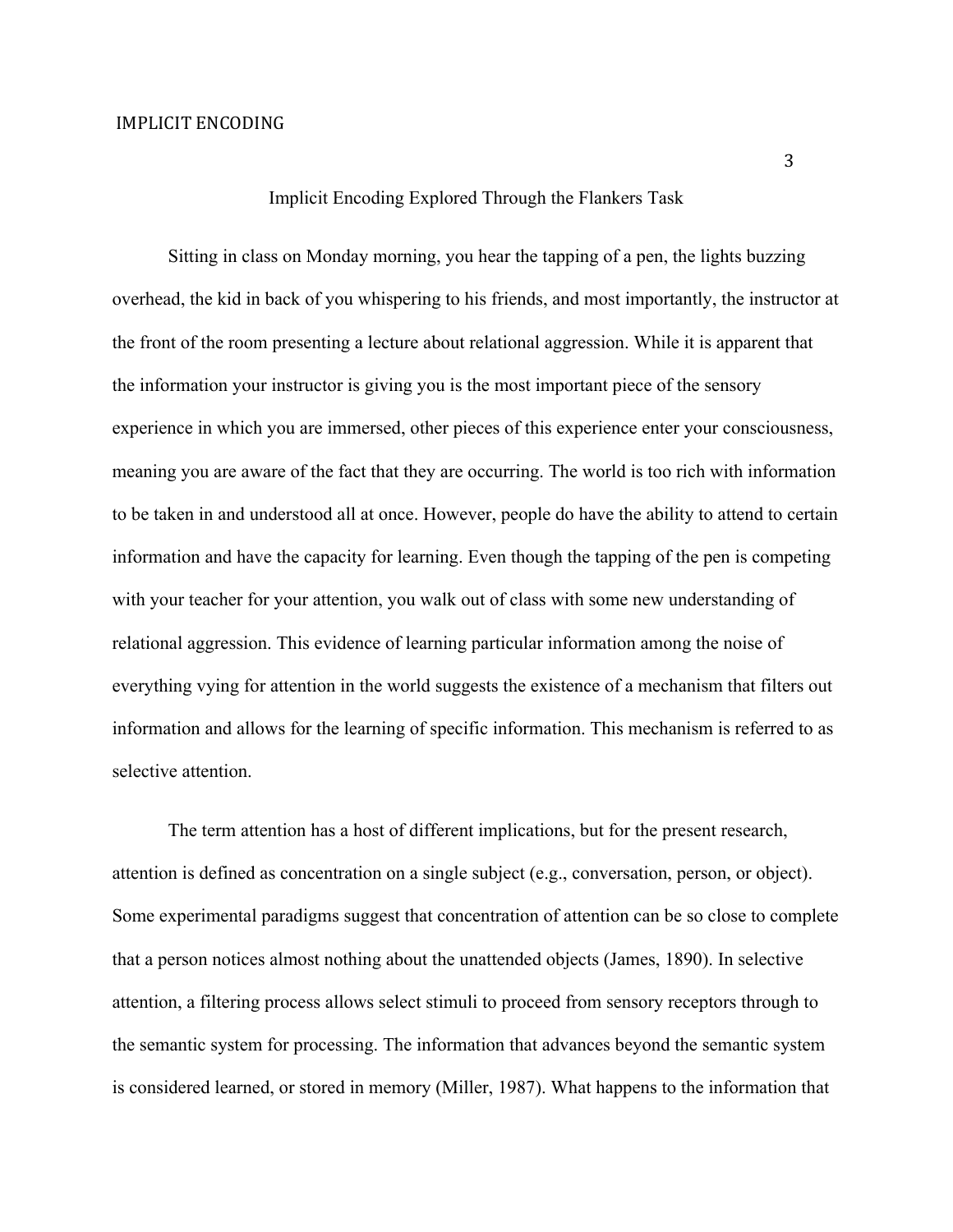selective attention does not allow to pass through the filter? Humans do have memory for, that is to say they can recall or recognize, stimuli that were presented alongside the "learned" information, such as the pen tapping from the previous example. What does this say about the processes of selective attention and memory? It is these questions that prompt a need for the current research.

#### **A Brief Overview of Memory Theory**

Memory is the means by which we retain our past experiences and use them to navigate our present experiences (Tulving & Craik, 2000). The research into the processes by which humans receive, process, and use information is relatively new. In the short time it has been researched, there have been multiple arguments for the way memories are stored and the capacity of memory systems. Information is perceived, stored, and recalled for later use, a process we have diverse levels of control over. There are three common operations of memory identified by cognitive psychologists: encoding, storage, and retrieval (Tulving & Thomson, 1973). In encoding, one takes in sensory data and forms it into a mental representation. In storage, one keeps the sensory data that have been encoded in memory. Retrieval is the process of pulling out that encoded information from one's memory. With this basic understanding of memory agreed upon, researchers sought out ways of explaining how these processes might actually work.

Memory research has been modeled dynamically, beginning with the first declarative memory model put together by Atkinson and Shiffrin (1968). These researchers introduced the terms sensory, short-term, and long-term stores. The researchers explained memory in terms of length of time intended for storage; information that is quickly analyzed and forgotten is labeled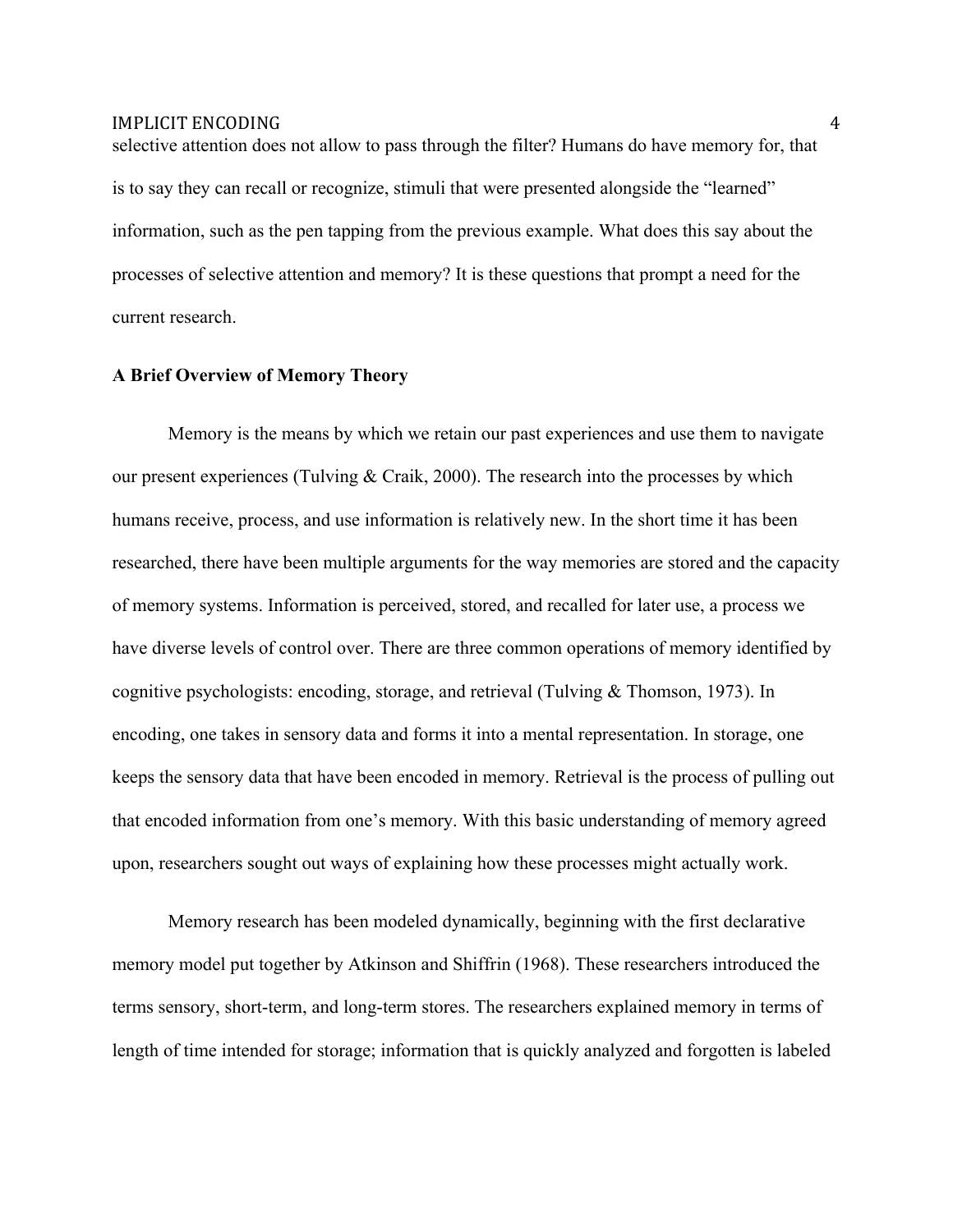"sensory", a memory store of small bits of information in a list format is labeled "short-term", and information that is intended for recall or recognition at a later date is labeled "long term" memory. Other researchers built upon Atkinson and Shiffrin's model and introduced new ideas concerning the cognitive processes of memory. A "levels-of-processing" framework was introduced in relation to verbal information, and this framework explained memory in a serial system (Craik & Lockhart, 1972). These researchers proposed that memory does not have serial levels. It is a continuous process with varying subcategories of depth. Basically, this framework demonstrates that there is no limit to the depth with which information can be encoded if it is constantly building on itself in the form of scaffolding. This levels-of-processing framework was extended to non-verbal stimuli, such as pictures of faces or shapes (Burgess & Weaver, 2003). This research is particularly relevant to the present study because the proposed study uses shapes rather than verbal stimuli.

Another particularly relevant contribution to the present discussion and to the field of memory was the establishment of the concept of episodic memory. Episodic memory is knowledge held about one's personal experiences and episodes (Tulving, 1972). The concept was introduced to explain the memory process humans use for word lists or for recalling something from a particular context at a particular time. In other words, episodic memory is one's store of specific personal experiences, unlike semantic memory, which is the storage of everyday world knowledge. One of the most recent models of memory is the connectionist perspective - often referred to as the parallel distributed processing model (PDP). This model asserts that there are connections between nodes (the most basic subpart of the neural network) in the brain and those connections are actually what is commonly refer to as memory (Feldman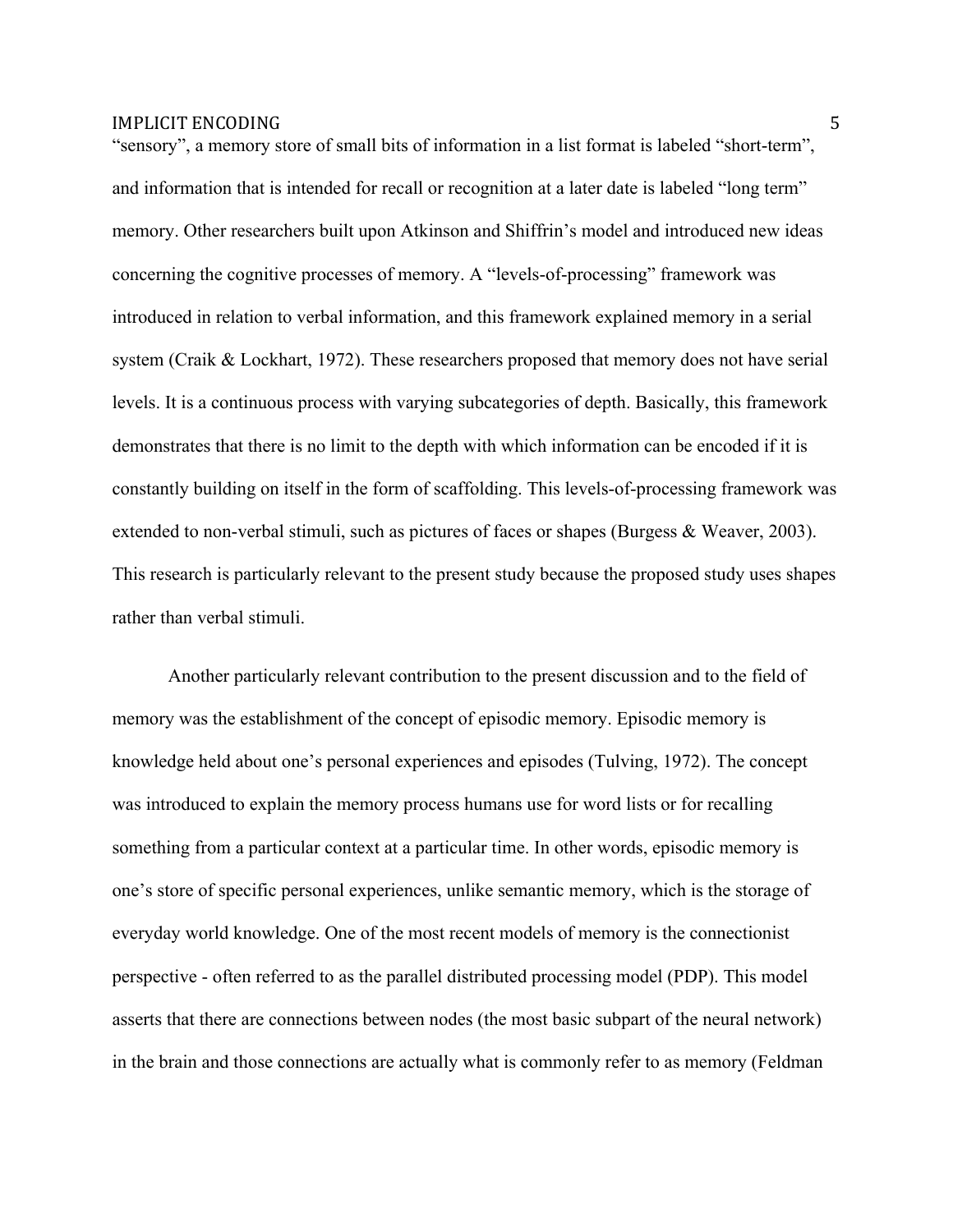& Shastri, 2003). The PDP model is often described as the "working" part of long-term memory – the spreading of knowledge between nodes is only limited by the constraints of working memory.

The PDP model also brings to light a concept heavily explored in the research directly related to the current study – priming. The PDP model states that nodes are primed – meaning that the first presentation of the stimulus activates concepts in memory that are then more accessible to the person's conscious awareness (Neely, 1976). Consciousness implies the feeling and content of awareness, which may be under the focus of attention (Farthing, 1992). What humans have available to their awareness depends heavily on where their attention is focused when they encode that information. Miller's (1987) experiments on automatic processing provide a model study for the current research, and his work discusses the idea that priming is not necessary for unattended stimuli to be identified. Although there have been experiments in which non-primed stimuli could not be later identified (Neisser & Becklen, 1975), these studies were not explicitly concerned with priming (Miller, 1987). The present research builds off the idea that non-primed stimuli can be recalled, based on Miller's priming research. Miller found that the primed stimuli were actually easier to ignore, which provides evidence as to why the proposed research makes no attempt to prime the irrelevant stimuli.

The present research is rooted in the principles of memory research. From the basic level - memory stores and the three basic steps in one's memory process. Beyond the basics, memory research expanded to demonstrate the different levels at which one processes daily information. That expansion led researchers to question the existence of different types of memory, a question the current research is rooted in. Tulving (1972) discussed the existence of episodic memory.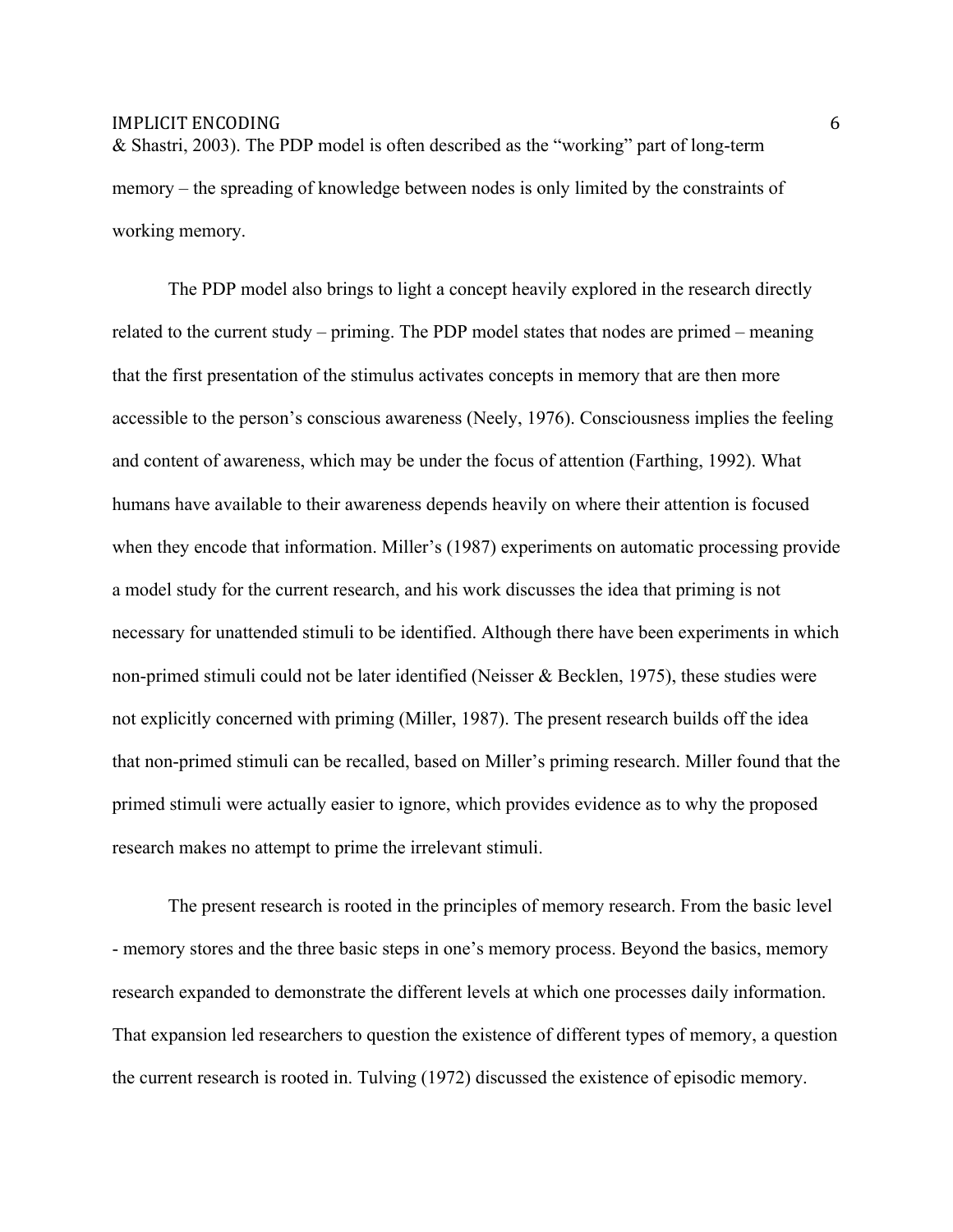The concept of separate and fundamentally different memory types exists in our assumptions with the present research – looking at explicit versus implicit memory and the role attention plays in that difference.

#### **Attention Models Leading to the Present Research**

Dealing with the tremendous moment-to-moment influx of information that humans gain through their sensory experiences presents them with the task of discerning between information that is useful to them in the moment and otherwise useless information. Attention, by definition, is concentration toward an "appropriate" stimulus. It is the means by which one actively processes a limited amount of information from the enormous amount of information presented to the senses and available in memory (De Weerd, 2003). To put it into a real world context, imagine you are having a conversation with your professor and there are other students talking around the pair of you. You hear what your professor says and you are focusing your vision on him – meaning you are attending to the stimuli he presents and mentally unpacking that information. Although there were sources of stimuli around you, such as the other students talking, you concentrated on the "appropriate" information; a mental process called attention. For attention to concentrate on appropriate information, information must primarily be divided into relevant or irrelevant categories. In other words, the process of attention begins with deciding what information is task-relevant and what information can be classified as incidental, or of no use to the task at hand (Druker & Hagen, 1969). The amount of attention humans can dedicate to a set of stimuli depends on their ability to distinguish the information. Humans process irrelevant information alongside relevant information. For instance, studies on children have shown that as they age, they are more apt to make this distinction between what information is relevant and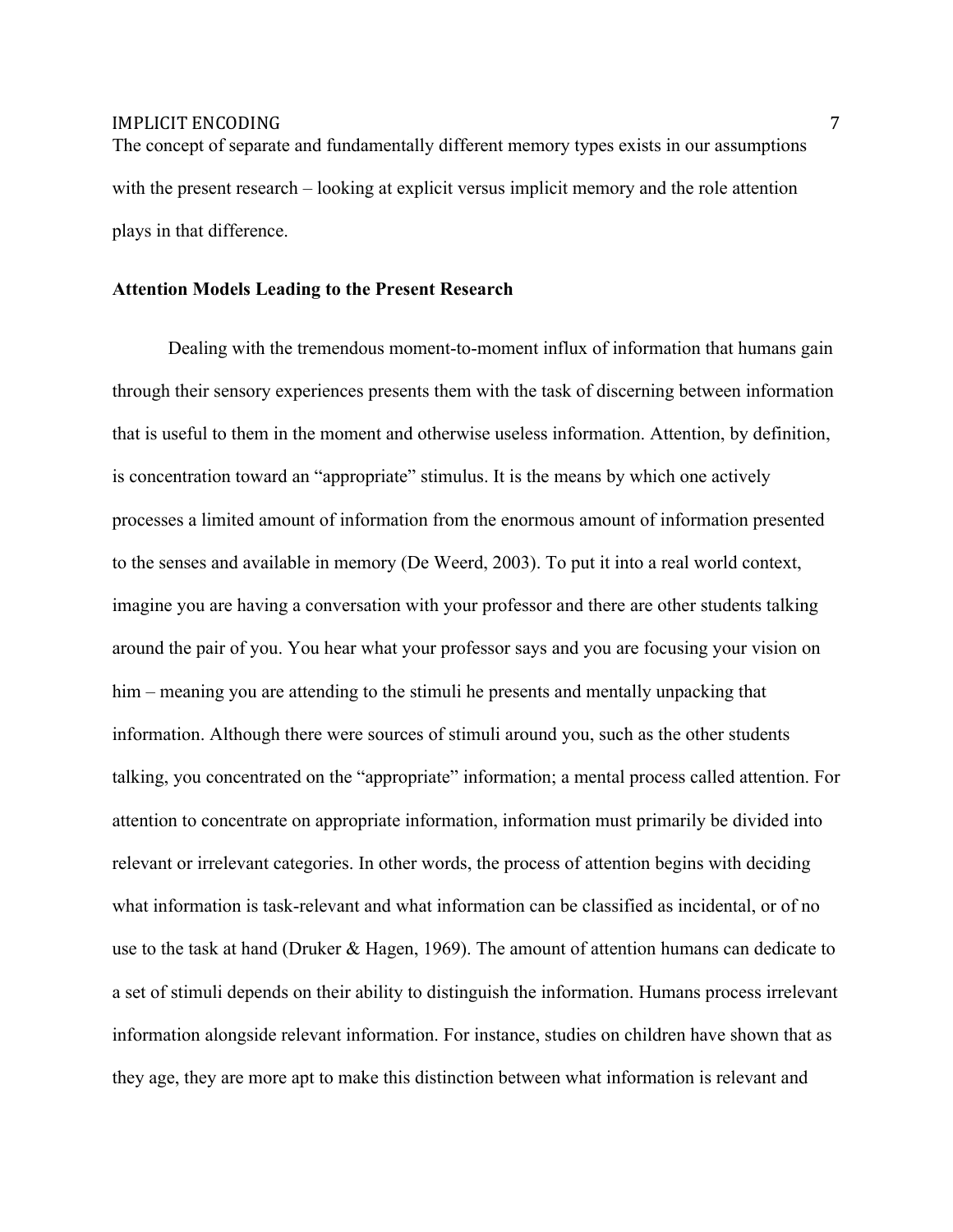what is irrelevant. Younger children process more information than necessary to perform the central task, or test of some sort, because they have some deficiency in selective "filtering" ability. This decreases with older kids who seem to "give up" some task-irrelevant information in favor of central task information (Druker & Hagen, 1969). Deficiencies in the filtering process are what cause processing of irrelevant (unintentional) information.

The filtering process that underlies task-relevancy information selection is a mechanism researchers refer to as selective attention. As mentioned in the opening example, selective attention is used in order to attend to a specific stimulus or set of stimuli (Broadbent, 1958). According to Broadbent, one filters information as soon as one becomes aware of it at the sensory level. His model includes channels through which information must pass in order to elicit a response. The channels typically include a sensory register (information gathered through the senses), a selective filter, perceptual processes (organization of sensations), and short-term memory - all leading to a response (Broadbent, 1958). In this model, unattended information stops its progression through the channels at the selective filter stage whereas attended information passes through each channel until a response is evoked. One assigns meaning to their sensations in order for this process to take place (Broadbent, 1958). This means that one's attention filters out "unnecessary" information before identifying it due to the assumption that it is not meaningful and cannot be stored. Like theories of memory, there are multiple theories of attention and how humans attend to certain information on different levels – sometimes even unconsciously. The concept of selective attention was explored and supported through an experiment called dichotic listening, which studied a phenomenon called the cocktail party problem (Cherry, 1953). Dichotic listening is an experiment in which a participant hears a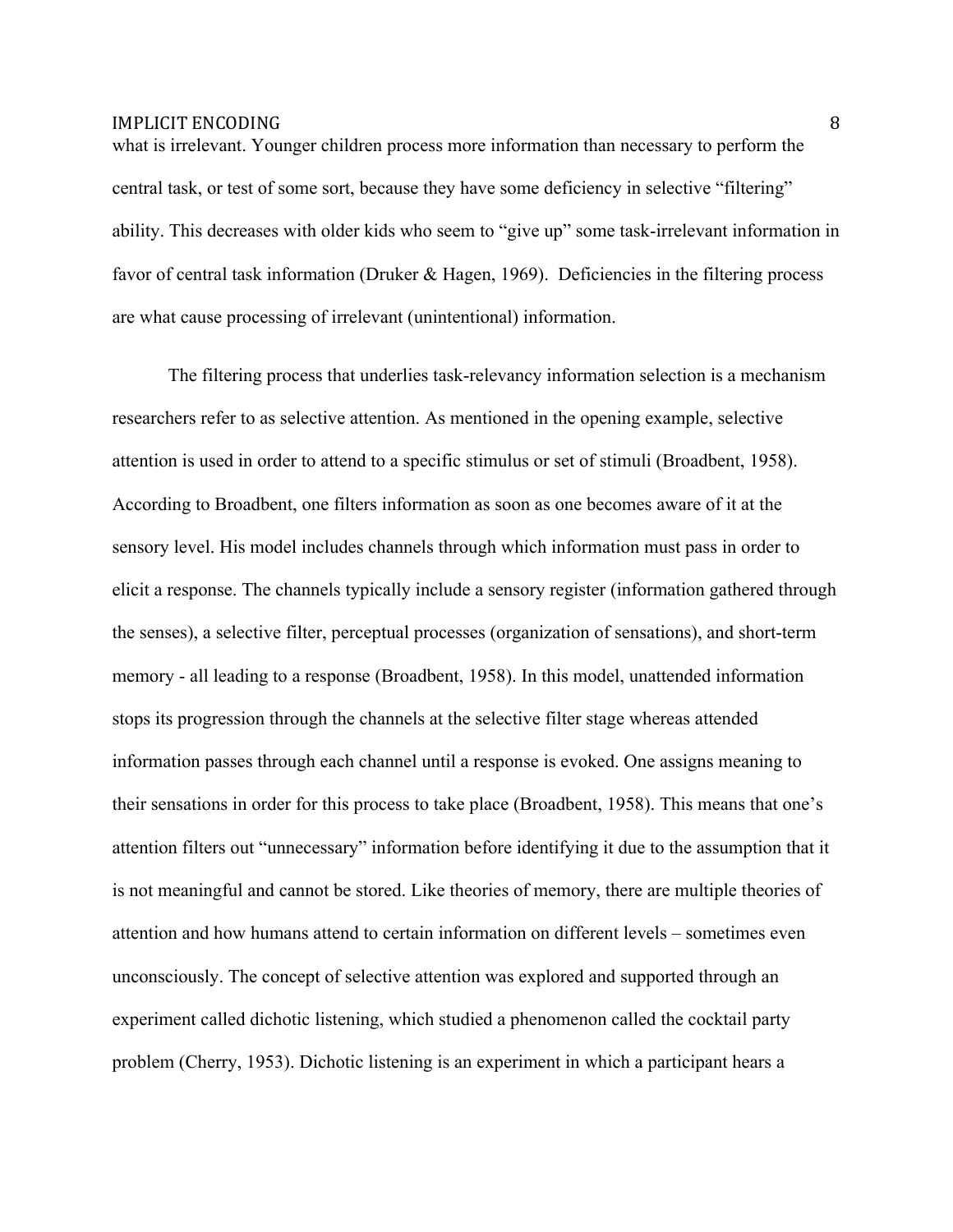separate conversation in each ear, one conversation being the target information and one being something that the participant is told to ignore. Results found that participants listen to the target information and cannot identify alterations made to the information from the other ear – even if the message was switched to a different language or presented backwards - unless the message changed tone or pitch. This supports the idea that one filters the message for meaning but certain properties break through the filter and are analyzed.

This theory applies to more than just a social situation, however. The selective filter model asserts that information of high importance will break through the selective attention filer, such as one's name or other particularly self-relevant information (Gray & Wedderburn, 1960; Moray, 1959). The point at which information was attended and filtered became a topic of debate with Treisman (1960) proposing an attention filter that weakened non-target (irrelevant) stimuli in the environment. Her experiments on dichotic listening suggested that some of the information in the unattended channel was being processed because participants picked up the first few words of the message they heard in the unattended ear (Treisman, 1960; 1964). The Treisman attenuation model proposed that when stimuli reach the senses, humans analyze them for basic properties, such as tone and pitch, and if the stimuli possess the "target" properties, the signal is passed to the next stage. Deutsch and Deutsch (1963) then asserted that the filter came even later after the stimuli had already been processed for its meaning and physical properties. This allowed for people in a dichotic listening experiment to recognize information entering their unattended ear. The modern model provides an important distinction from the previous models – humans process information to the point of identification before filtering it, meaning the information is analyzed and stored to some degree in memory. All of these theories hold one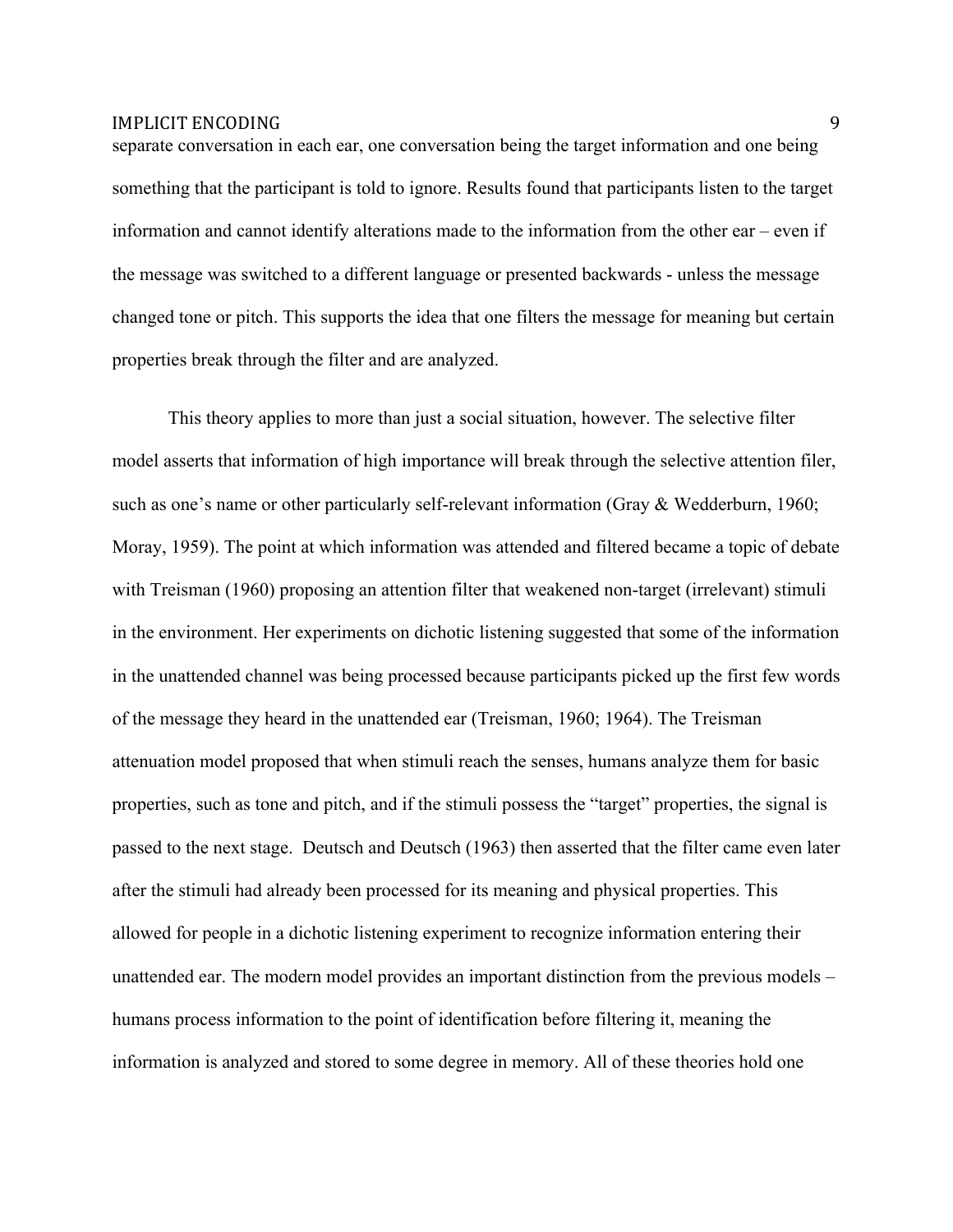concept in common – the idea of signal detection. The human brain picks out relevant information from a wealth of irrelevant stimuli. The question then becomes the degree to which we are conscious of this process and how much of it is automatic?

#### **Encoding Different Types of Information**

Encoding of information is the pathway to all memories and forms of knowledge. The process of encoding has long been a topic of research and scholarly debate. Some psychologists classify information to be encoded as implicit or explicit, terms originally used by McDougall (1924) to refer to the different ways memories could be expressed. Explicit memory can be defined as the active process of committing information to memory. It requires conscious effort and attention to be stored. Implicit memory, on the other hand, is learning and retention that occurs outside of our conscious efforts. For that reason, it has been referred to as an "automatic" process (Schmidt & Dark, 1998). This means it does not require effortful processing and attention, unlike explicit memory.

Although they are recognized as different, there is debate on the actual difference in implicit versus explicit information. According to one study, explicit learning is conceptual and implicit learning is data driven, or that it is directed by external stimuli such as expectations about the nature of a stimulus (Craik, Muscovitch, & McDowd, 1994). It is also purported that implicit memory is best suited for gradual, step-by-step, learning (Musen & O'Neill, 1997). The fundamental difference in the two types of memory is the level of attention needed for the person to process and encode the information. Schmidt and Dark (1998) asserted in their research that automatic learning and processing comes before attentional learning and processing, and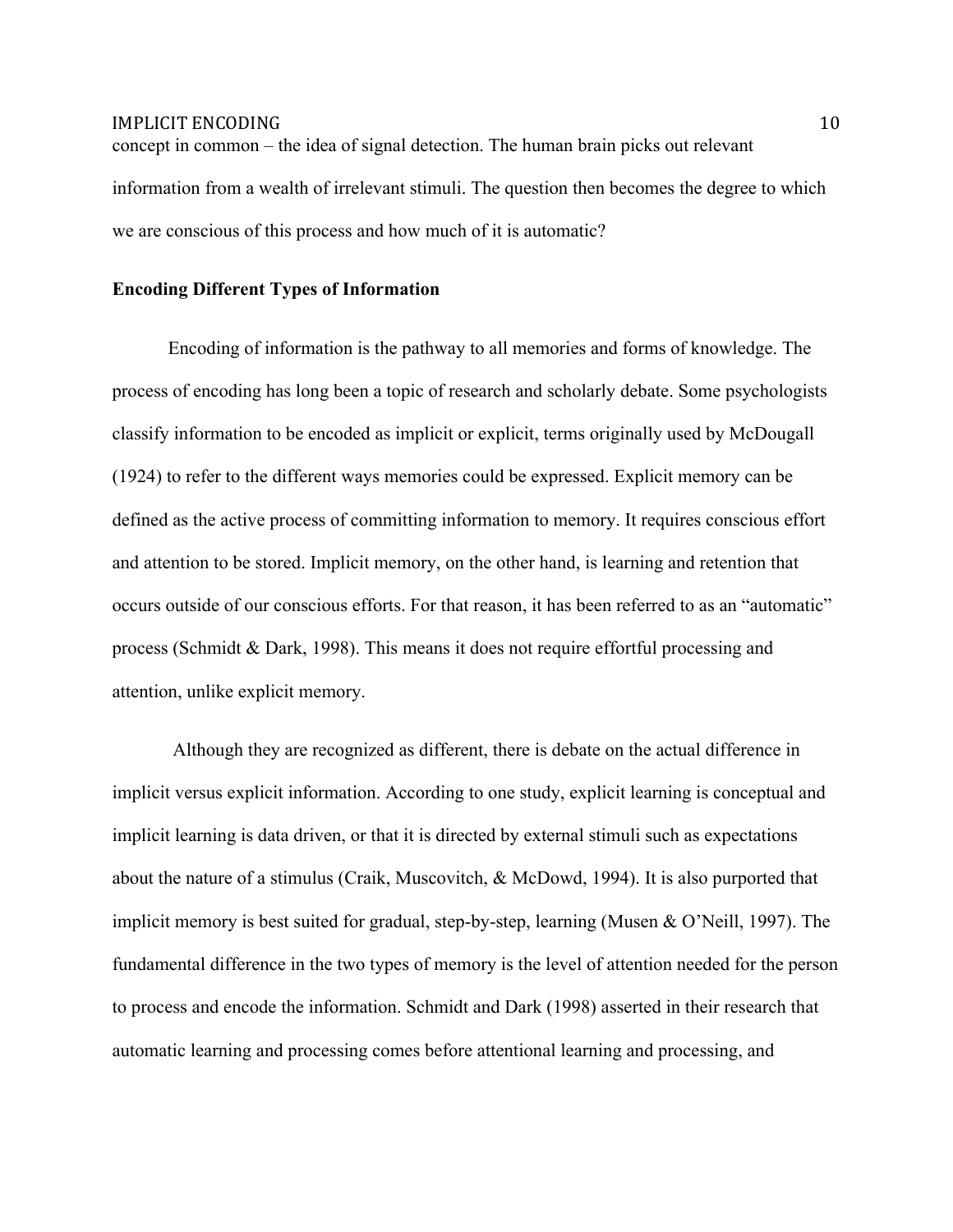information without any effort and usually with no awareness or conscious knowledge of the process before they will process information with effortful control. It is a common belief that attentional learning leads to long-term memory but Schmidt & Dark's research has demonstrated that participants in an automatic processing task can often recall some of the automatically encoded information. A typical automatic processing task presents the participant with an "irrelevant" stimulus paired alongside a "relevant" stimulus so that the person must focus his or her attention on the relevant information. This recall of automatically encoded information leads researchers to believe that implicitly learned stimuli also could be committed to memory.

automatic learning has no limit. This means that a person will process "automatic"

Implicit stimuli are thought to be committed to memory because they change task performance; this is due to acquisition of information during a previous episode of retention (Schacter & Graf, 1989). On the other hand, explicit memory is referred to as conscious recollection of information and is expressed on tests such as cued and free recall (Schacter, 1987). Cognitive research has demonstrated that explicit and implicit memory can be independent of one another in certain conditions, but that is not to say that two separate memory systems exist. This idea points to the theory that implicit memory can operate independently of its counterpart – explicit memory – and facilitate recollection of memories in a different way than can explicit memory. Preliminary research into the field of "unconscious memory", which is what implicit memory was formerly referred to as, revealed that participants could write about recent experiences with no conscious awareness of having those experiences (Stein, 1997). While the participants had learned explicit information, something else had affected their response – implicit memories. These studies have given researchers a reason to question how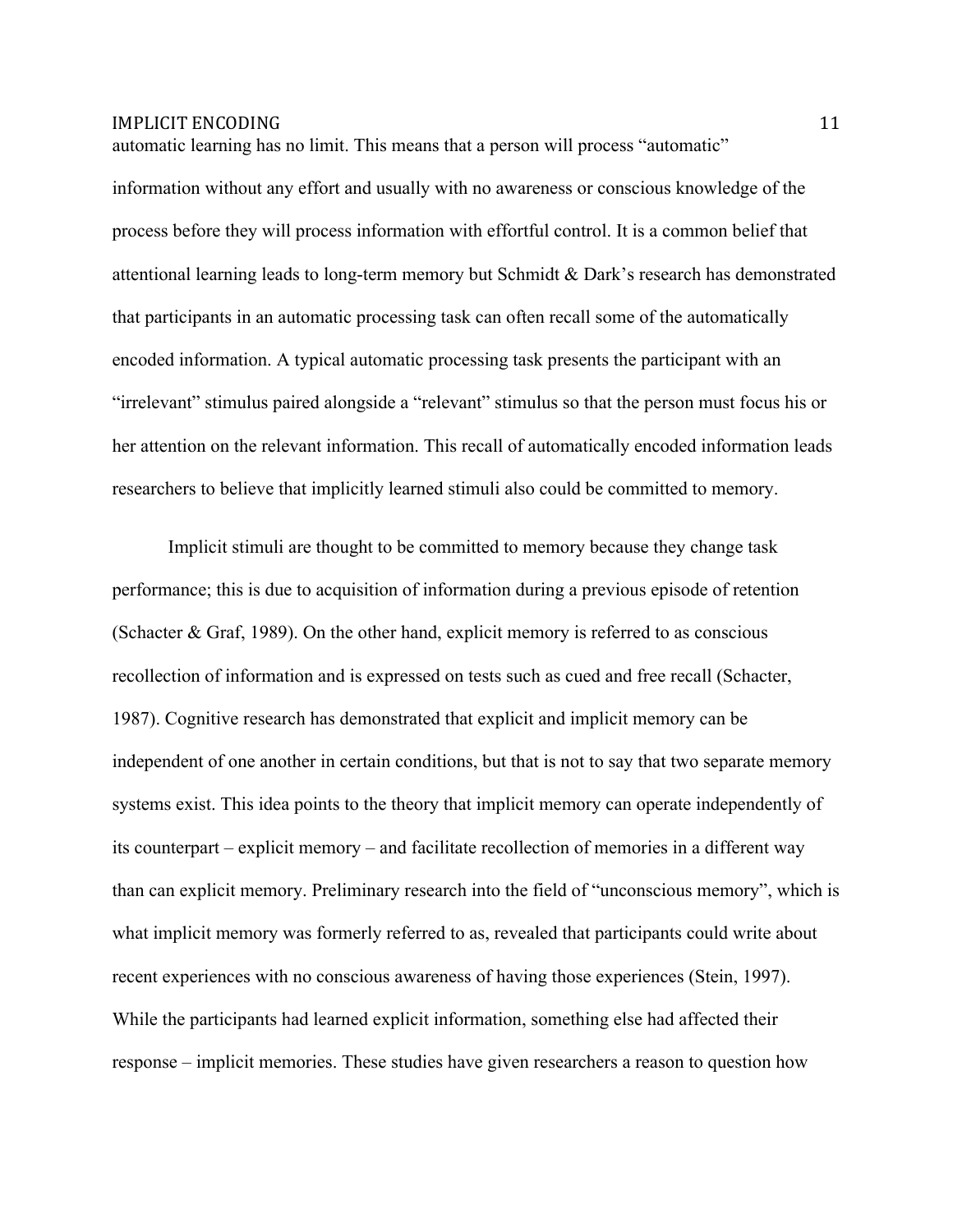much of what humans are not consciously perceiving, and therefore cannot explicitly remember, is making it to their memory stores and influencing behavior and performance.

Due to the fact that it is difficult to understand the way one's memory system operates without one's conscious knowledge, there has been a fair amount of research on attention and its role in encoding to memory. A great deal of our knowledge concerning explicit and implicit memory comes from studies done with amnesic patients. Amnesiacs are impaired when it comes to standard measures of explicit recall and recognition. They perform well-below average on tasks that require explicit recall, such as recalling the events that have transpired during a round of golf (Schacter, 1983). Researchers were curious as to the potential of amnesiacs to remember implicit information and concluded that normal retention of a list of items by amnesiac patients only occurred when implicit tests were used (Shimamura & Squire, 1984). This research provides sound reasoning for the assumption that selective attention filters the implicit and explicit information at different levels and can therefore be encoded differently. This finding also shows a double dissociation between explicit and implicit memory, meaning the process of explicit memory storage and retrieval and the process of implicit memory storage and retrieval are intimately tied to one another, but function independently of each other - perhaps accounting for the differences in the way encoding of the two types of information happens (Schacter, 1983).

#### **An Automatic Processing Task Designed to Examine Attention**

One task that has been used to examine selective attention in a non-disordered population is the flankers task. At its simplest form, the flankers task consists of three items with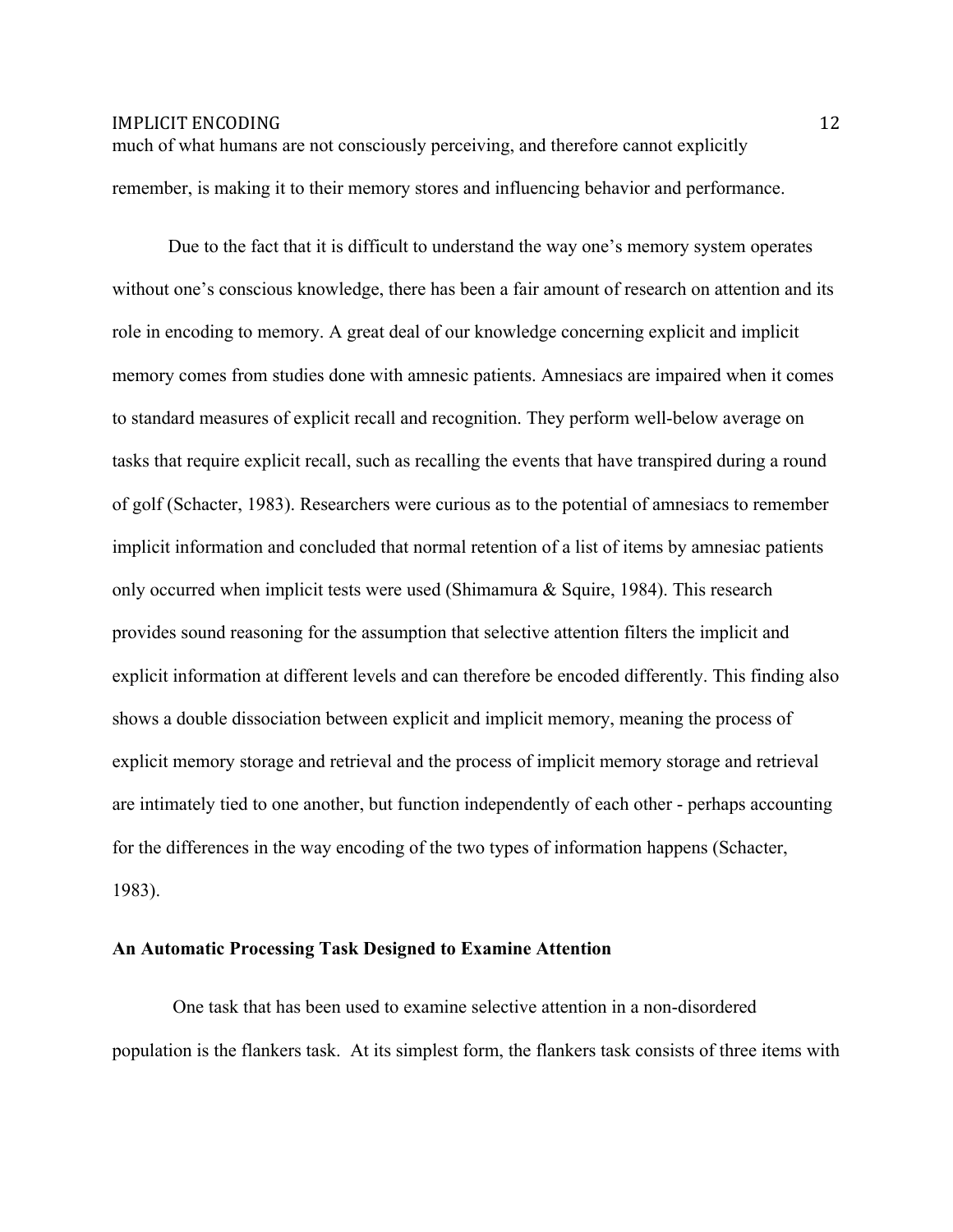the center item being the item that requires a response - the target. The other two items on either side of the target are the flankers. Flankers are defined as information presented in conjunction with the target, however this information is irrelevant to the task at hand and thus should be ignored. The flankers task is used, most often, as a tool to induce the flanker effect and make predictions based on the effect. The *flanker effect* is a finding based on previous performance on the flankers task (Eriksen & Eriksen, 1974). Eriksen & Eriksen's original flankers task featured irrelevant flankers that belonged to a target set and the modified task features response-neutral flankers (Miller, 1987). The correlated (also referred to as the modified) flanker effect is the difference in reaction time (RT) between the trials in which the flankers that are correlated with the correct response are present and trials in which the flankers correlated with the opposite response are present (Miller, 1987). This form of the flankers task is being employed in the present research. In the task, each flanker is mapped onto a particular response, meaning it is paired with that response a majority of the time. The *flanker effect* is the finding that participants are about 30ms faster to respond on trials in which the flankers are correlated with correct response than if they are correlated with the incorrect response. Fundamentally, participants are quicker to respond to a stimuli based on the positive correlation that has developed between the information presented and the key used to make that response. Details explaining the specific use of the flankers task in the present research will be given in the methods portion.

## **Present Research**

The present research seeks to further understand the memory mechanisms behind one's performance on the flankers task. Does incidental (implicit) learning of irrelevant information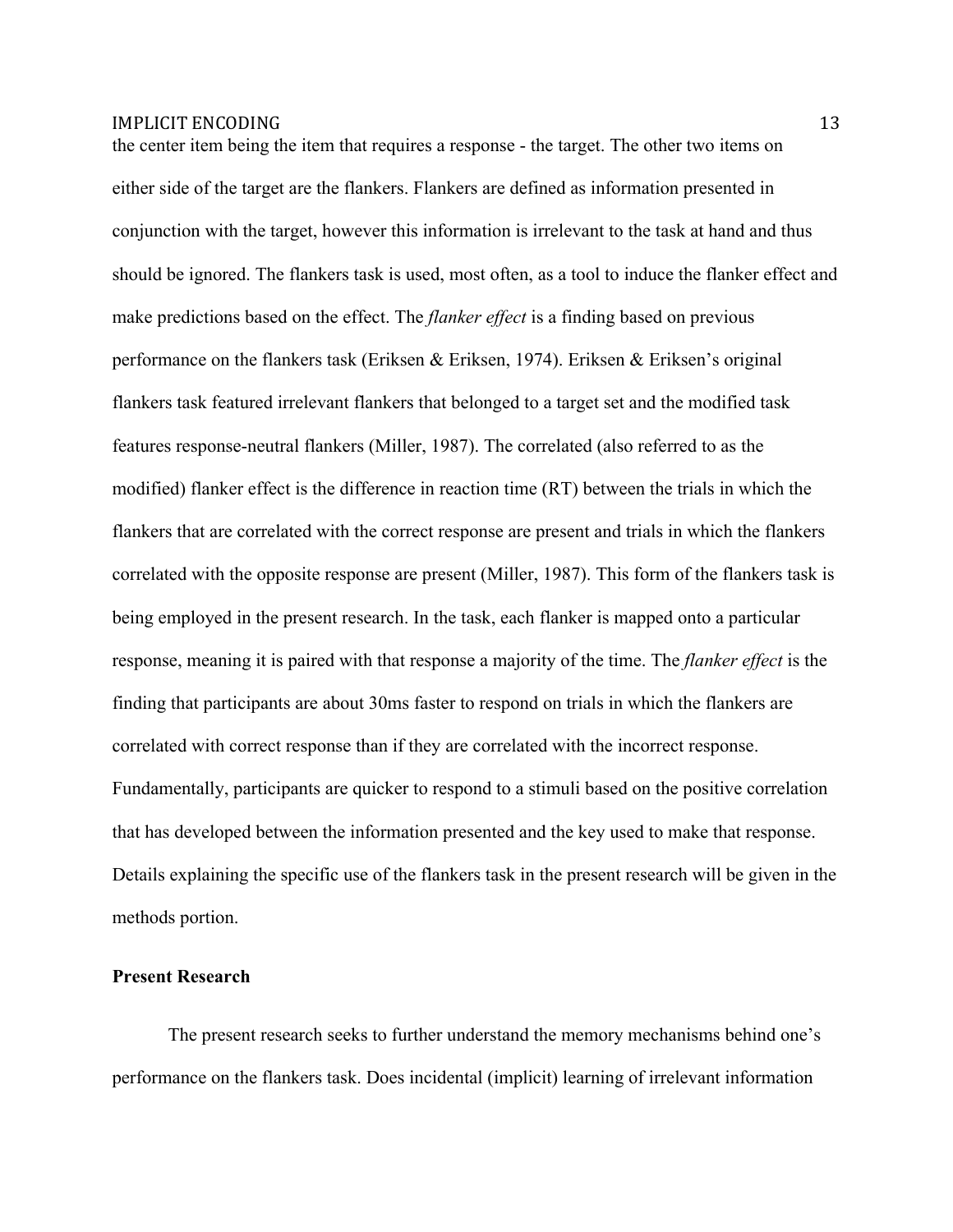(i.e., the flankers), as evidenced by a correlated flankers task, commit itself to one's memory differently than intentional (explicit) learning and therefore lead participants to experience better recall of implicitly encoded information versus explicitly learned information? The typical flanker effect should be observed in our task. This means that positively correlated (congruent) flankers should yield faster response times than negatively correlated (incongruent) flankers. Previous research also suggests that the results from an explicit memory task may not demonstrate recall of the flankers whereas an implicit, and therefore more sensitive, measure might show memory for the irrelevant flanker information. We also seek to explain whether or not prompting a participant with the information that they will receive a test of their knowledge of the flankers interferes with their performance. Formally, we seek to answer questions raised concerning the strength of our memory for irrelevant information. We hypothesize that participants will more easily recall or identify the flanking stimuli in an implicit memory task in response to the sensitive nature of implicit memory tests than they will recall the flanking stimuli in an explicit questionnaire. We also theorize that the flanker effect does not depend on whether or not the participant is prompted with the knowledge of a memory questionnaire.

### **Global Implications of Current Research**

There are several real world applications of this research. We seek to explain how irrelevant information is processed and encoded in the absence of attention. If the research finds that one does not remember irrelevant information, why does it still have an effect on one's behavior? In classroom settings, the research could be used to design curriculum or presentations of information that incorporate systematic irrelevant information. Understanding the relationship between student learning and effects of irrelevant information will aid instructors in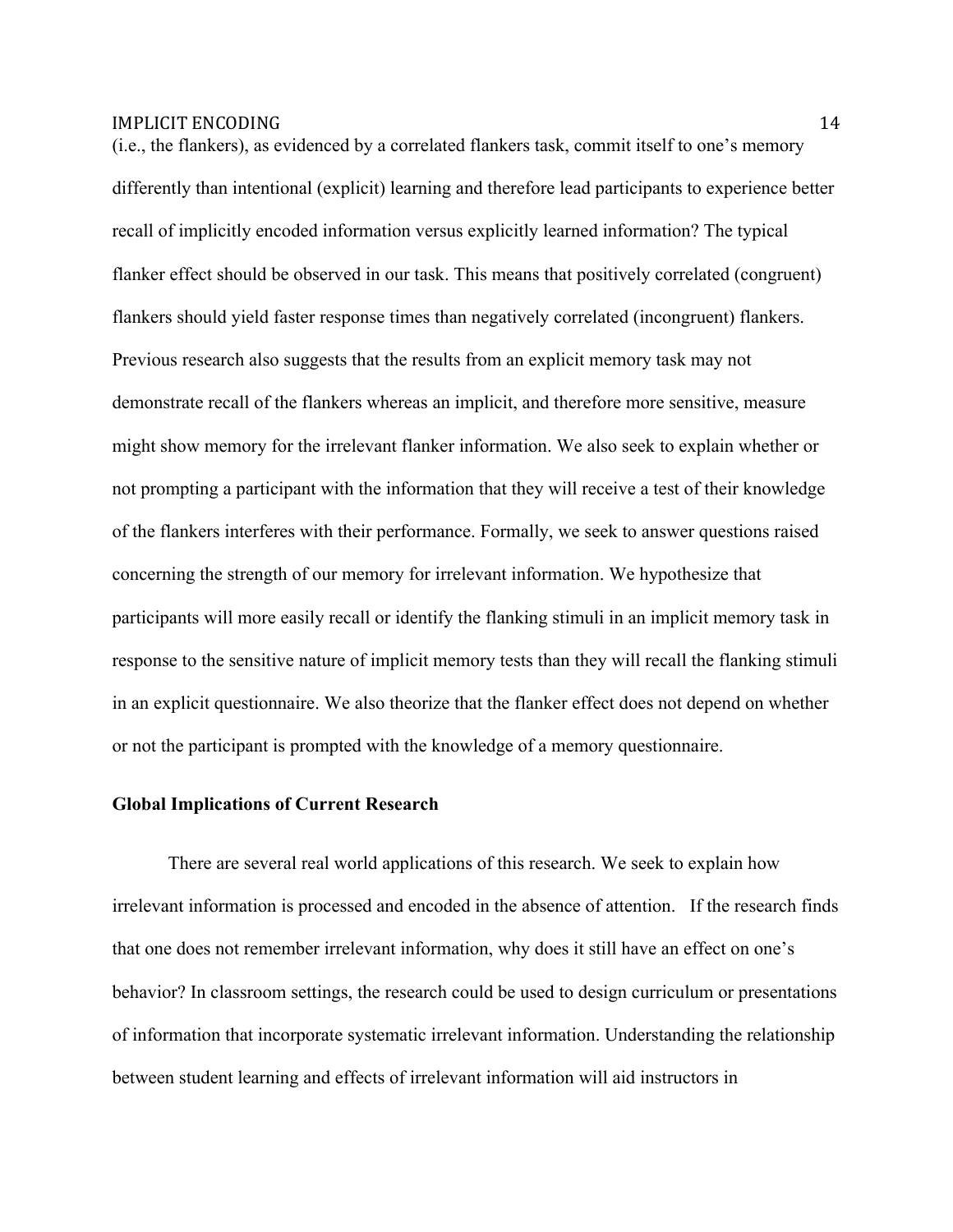understanding how the student-learning relationship functions and will help them to select ways in which to present their material. Perhaps the clip-art used as a visual aid in a power point is processed as irrelevant information. If implicit learning is taking place and the pictures become noise instead of a learning tool, the instructor should then find a way to make that information meaningful or eliminate it all together. We have also looked at the effect of a prompt concerning implicit information. We would like to understand if an instructor would better aid in their students' learning by saying, "this information will not return" or by ignoring that fact that the extra information is there. The higher-order goal is to make learning easier. If we understand how memory for relevant versus irrelevant information is encoded, we may be able to change the way instruction is given to make relevant or explicit information more salient and easier to learn.

## **Method**

#### **Participants**

Forty-eight participants were recruited from those enrolled in General Psychology using the Research Experience Program's sign up system. The participants ranged in age from 18-22. Each had normal or corrected-to-normal color vision and was naïve as to the purpose of the study. Participants provided informed consent before they began the experiment. Random assignment was used to assign participants to each condition. After completion of the experiment and both questionnaires, the forty-eight participants were debriefed and awarded credit for their participation.

#### **Apparatus and Stimuli**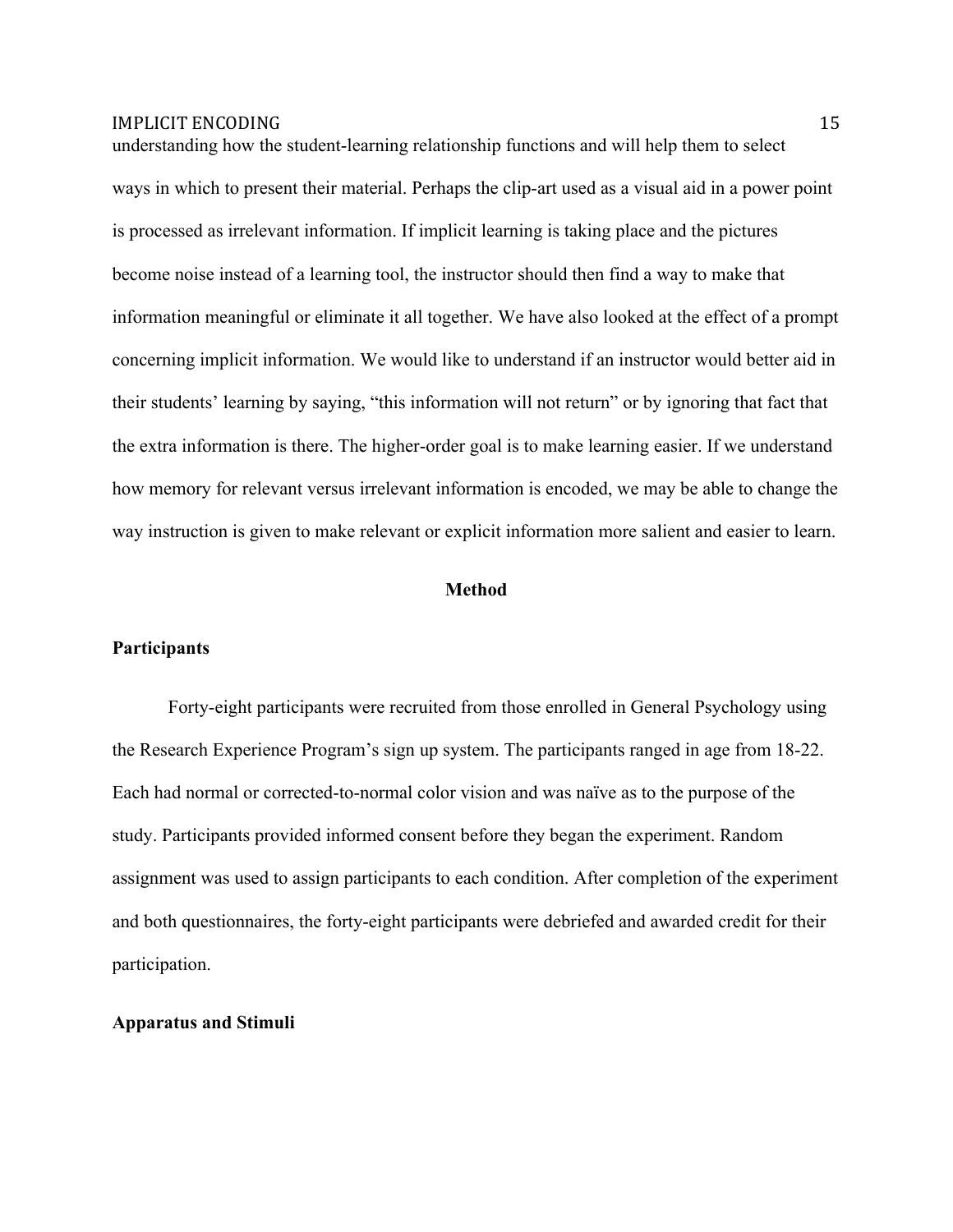The experiment was completed using E-prime software on PC computers. Stimulus displays were viewed from a distance of about 60cm. The stimuli (targets) were capital white letters presented on a black background and included the letters: A, M, O, T, U, and X. Three of the six letters were randomly assigned to the left button and three of the six were assigned to the right button for each participant. The warning stimulus, a white box presented on a black background, was presented for 350ms. Next, the flankers were presented without the target for 150ms. Flankers consisted of red non-descript shapes, green non-descript shapes, white pound signs, and white rotated pound signs. The flankers were separated horizontally from the target by about 0.3˚. In each trial, the flankers on either side of the target letter were identical to each other. The third display consisted of the flankers and the target letter presented on a black background. This display remained until the participant responded. Feedback was given only after error (See Figure 1). Left-hand responses were made on a Standard English language keyboard by using the physical "Z" key by the left hand and right-hand responses were made using the physical "/" key. Both keys had been covered with a white label in order to distinguish them from the rest of the keys. Participants were told to "respond with your left finger on the left button and your right finger on the right button". In this way, the targets were mapped onto those spatial responses rather than particular letters/symbols.

## **Procedure**

Participants first completed 2 practice blocks of 24 trials each in order to become familiar with the task. Participants then completed 8 experimental blocks, each consisting of 48 trials. Of the 6 target letters, 3 were randomly assigned to the right response and 3 were randomly assigned to the left response. This means that the participant received trials that had the congruent target-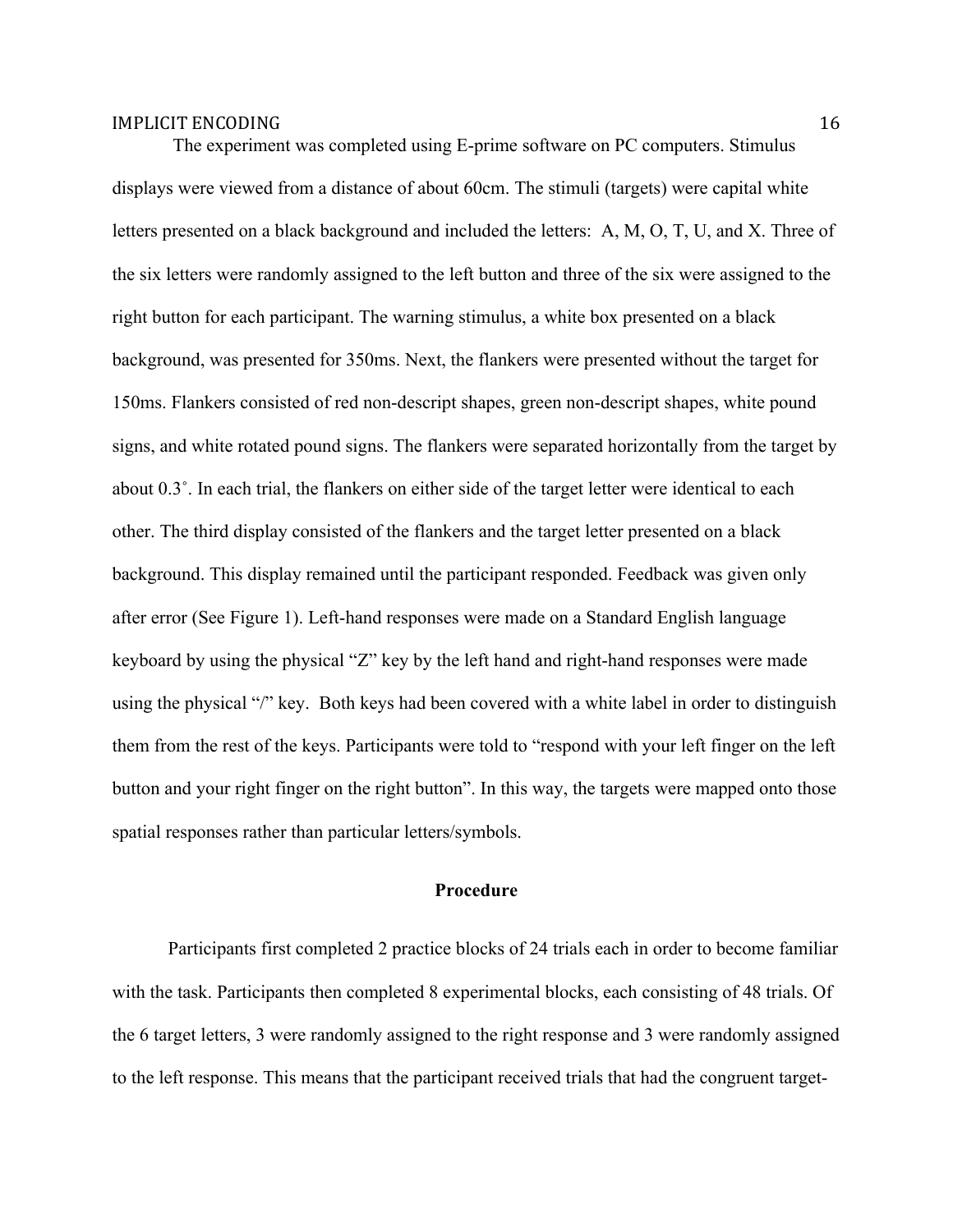to-flanker mapping or trials with the incongruent target-to-flanker mapping. This mapping remained consistent throughout all trials.

Participants were informed of the stimulus-response (S-R) mapping and were given directions to respond to the target information with the correct key. They were told to complete the task as accurately and quickly as possible. Participants were randomly assigned to the "prompt" condition or the "no-prompt" condition. Participants in the "prompt" condition were given instruction to ignore the flankers in the experimental blocks, but told that they would later receive a memory task concerning the flankers. Participants in "no-prompt" condition were only told that they should ignore the flankers. Each trial began with the presentation of a warning stimulus followed by the presentation of the flankers. The target display remained on the screen until the participant responded.

After the experimental blocks were complete, the participants were given an implicit memory test similar to the task they had just completed, as well as an explicit memory questionnaire. The order of these tasks was counterbalanced across participants to determine if participants' responding would be affected in any way by the order in which they received the memory tests. In the implicit task, participants were presented with a situation mirroring the experimental condition with new letters as targets and the same flanker correlations as the experimental condition. These novel letters were not previously mapped onto the left or right response and no mapping was given in the instructions. Instead, participants were given instructions to complete the task as quickly as possible based on how they "felt they should respond". In other words, we were interested to see if participants had learned which flankers tended to be correlated with either the left or the right response. The explicit memory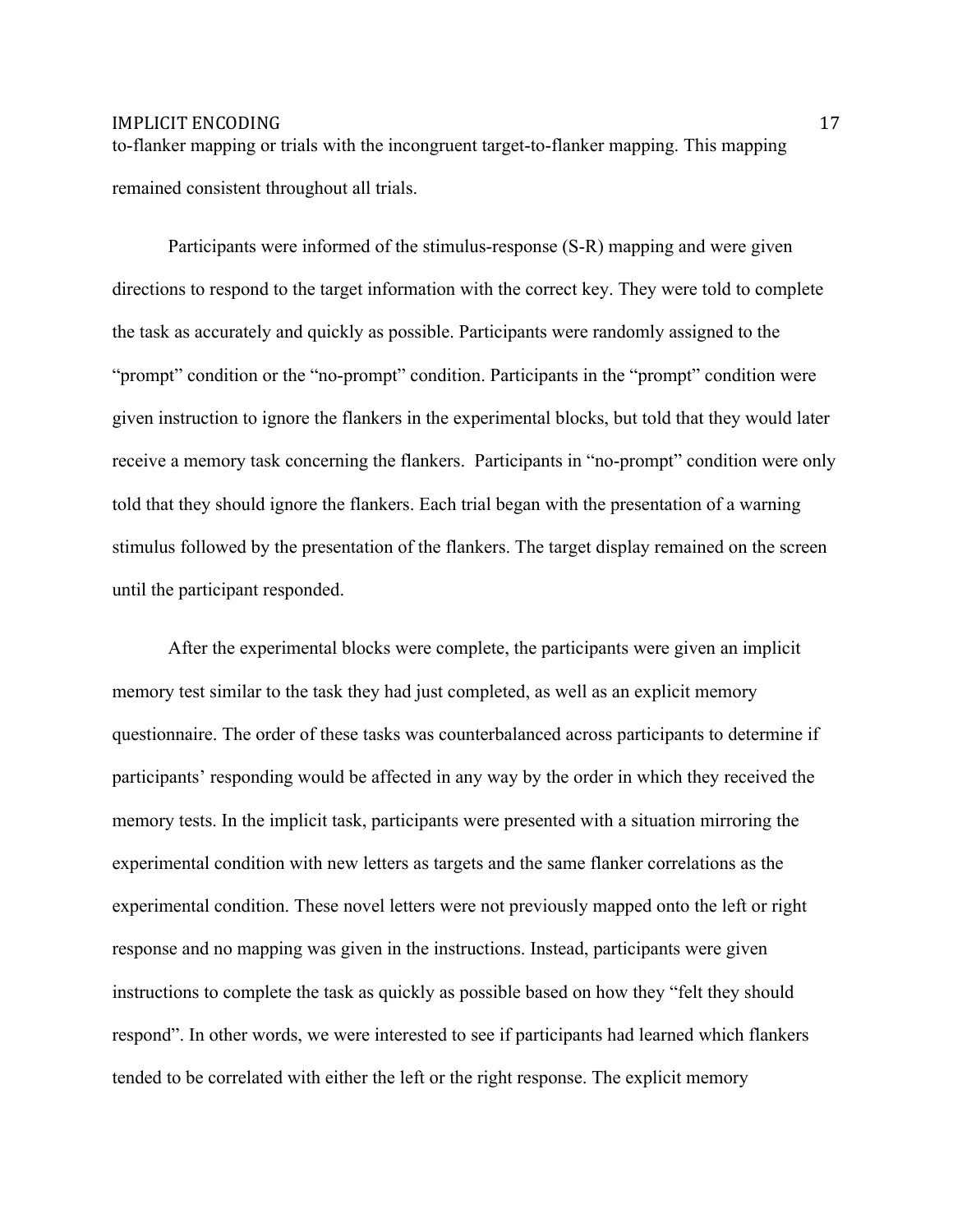questionnaire, provided on paper, asked participants to list all flanking stimuli and in what instances those flankers were present. They also were asked if they were aware of any changes to the flankers during the task. Participants were then questioned on whether or not they remembered the target-to-button mapping (See Appendix A for the explicit memory questionnaire).

*Debriefing:* The participants were debriefed after the surveys were complete. Specifically, they were informed of the goal of the study and the nature of the flankers task.

#### **Results**

An alpha level of .05 was used for all analyses. The data from one participant was replaced with an additional participant because of reported color-blindness on the explicit questionnaire. The accuracy rate on the experimental task was 97% with a 3% error rate. This is consistent with prior research (Miller, 1987; Schmidt & Dark, 1998) that used the correlated flankers task.

**Flanker effect.** To determine if participants were faster to respond when the target and flankers were congruent compared to when they were incongruent, a paired samples *t*-test was conducted. This *t*-test revealed that participants were not faster to respond in congruent trials,  $t(47) = 1.33$ , *ns*. This result shows that participant response time on congruent trials ( $M = 580$ ms,  $SD = 66$ ms) was not significantly different than their response time on incongruent trials ( $M =$ 593ms,  $SD = 89$ ms).

**Order of Tests.** To determine if participants were more accurate based on the order in which they received the memory questionnaires, a single sample t-test was conducted. The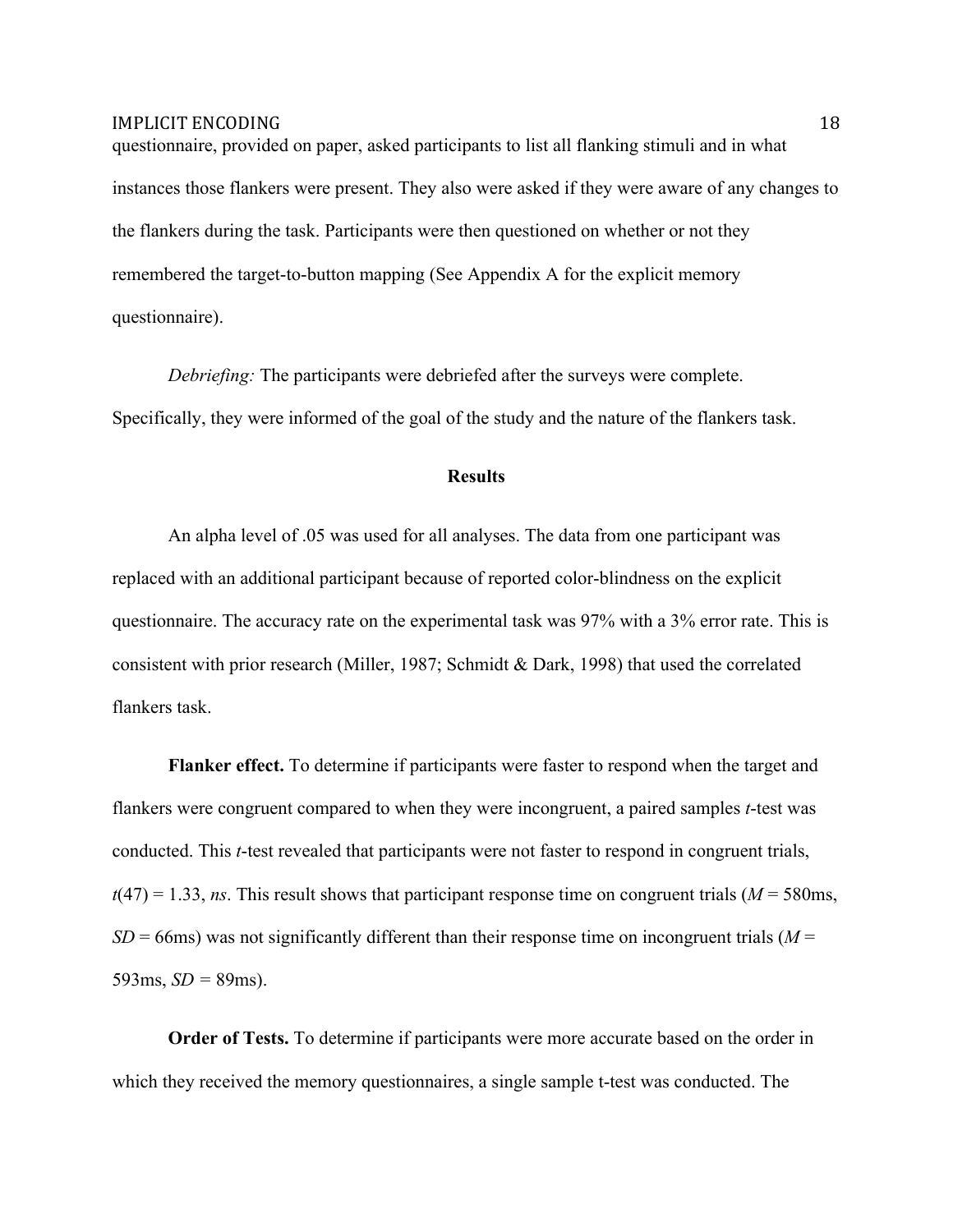results indicate that, as expected, the order in which the participants received the explicit memory questionnaire did not have a significant effect on their accuracy in the implicit task *t*(47)  $= 2.18$ , *ns*.

**Flanker Recall on the Explicit Memory Task.** The mean proportion of flankers correctly recalled was calculated by dividing the number of flankers correctly identified<sup>1</sup> by four, the total number of flankers to be identified. The average number of correct answers (*M* = 2.04) on question one of the explicit questionnaire, (which questioned the identity of the flankers), was similar to that of chance,  $t(47) = 0.187$ , *ns*. In other words, participants could not explicitly report the flanking stimuli (pound sign, rotated pound sign, red and green non-descript shapes) they had seen in the experimental trials.

**Flanker Assignment on the Explicit Memory Test.** Each participant's randomly assigned flanker-to-target response mapping was identified and the mean proportion of flankers correctly assigned to the correct response was divided by four - the total number of assignments possible. The average number of correct answers on question two  $(M = 1.48)$  of the explicit questionnaire (which inquired about the flankers associated with each response) was less than that expected by chance,  $t(47) = -2.80$ ,  $p = .007$ . In other words, the participants, similar to what was shown on flanker recall, could not explicitly report what specific flankers were associated with what particular response.

**Implicit Task Accuracy.** To determine if participants were more accurate than expected by chance in making the "expected" response (responding with the learned mapping when

&&&&&&&&&&&&&&&&&&&&&&&&&&&&&&&&&&&&&&&&&&&&&&&&&&&&&&&

 $1$  See Appendix B for a table of the answers that were accepted and those that were not accepted.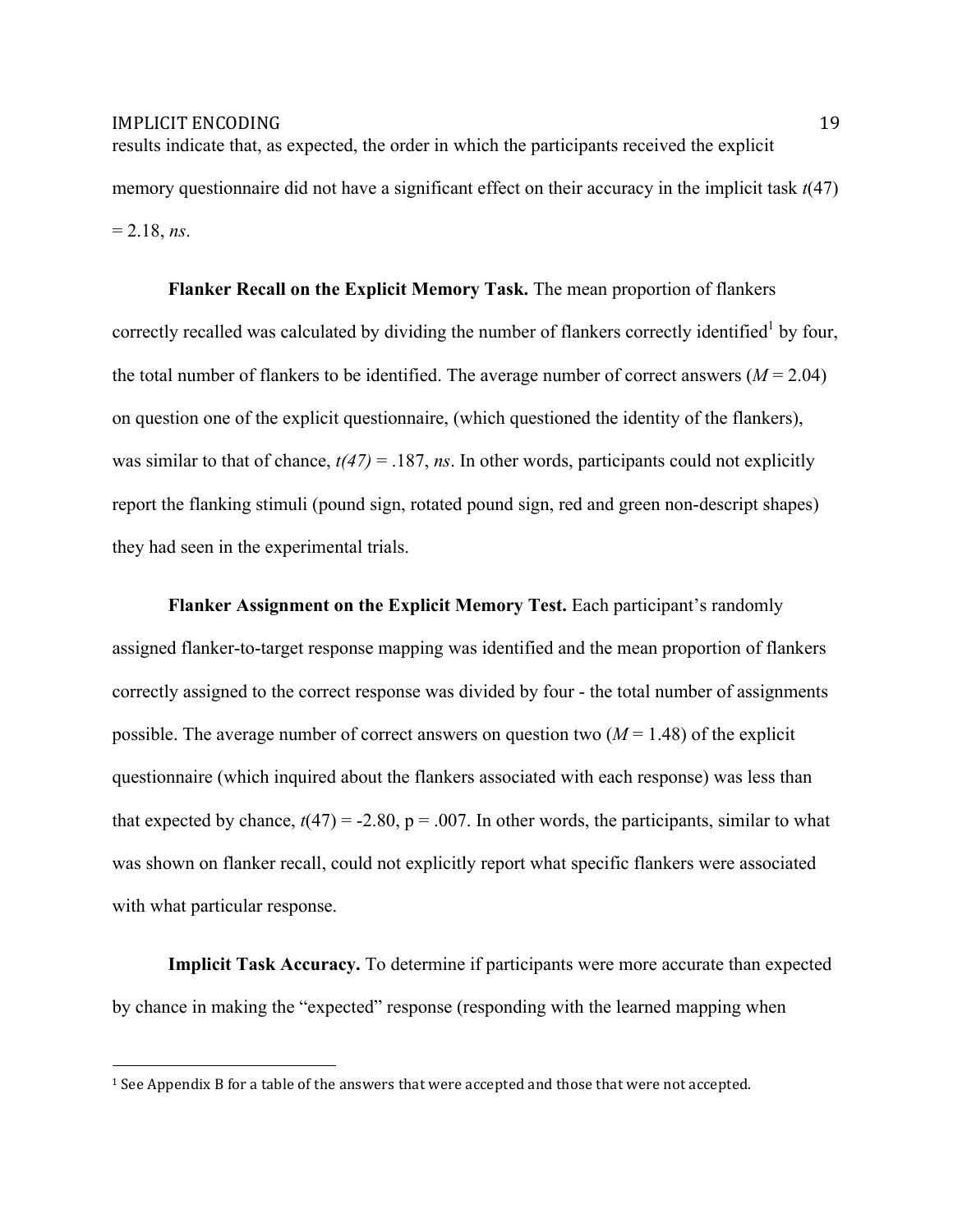presented with novel stimuli and previously mapped flanker relationships) in the implicit task, a single sample t-test was conducted. The t-test revealed that participants were significantly better than chance at making the expected responses in the implicit task,  $t(47) = 2.18$ ,  $p = .034$ .

**The Effect of a Prompt.** To determine if participants were faster to respond based on the presence or absence of a prompt advising them that there would be a memory test at the conclusion of the study, we ran a repeated measures ANOVA. The ANOVA revealed that the presence of a prompt was not significant,  $f(1,46) = 0.13$ , *ns*.

#### **Discussion**

#### **Flankers Task Results**

The present research began as an examination of the underlying mechanisms involved in selective attention of implicit versus explicit memory. The correlated flankers task was used as a tool to induce implicit learning in order to examine that mechanism. The results of the main experiment yielded no flanker effect, meaning participants did not have shorter response times for congruent correlated trials as compared to incongruent correlated trials. This is in direct contrast with results of the flankers task in the prototype studies (Miller, 1987; Schmidt & Dark, 1998) used to develop the methodology used in the current experiment (For a comparison among these experiments see Table 2 in Appendix C). In the explicit measure, participants were not able to state the correlational relationship between the flankers and the target response. They were not even able to recall what objects served as flankers in the explicit task at all. Interestingly, participants were better than to be expected by chance at accurately responding to the flankers in the implicit task. These findings lead us to revisit the ideas of memory, attention, and types of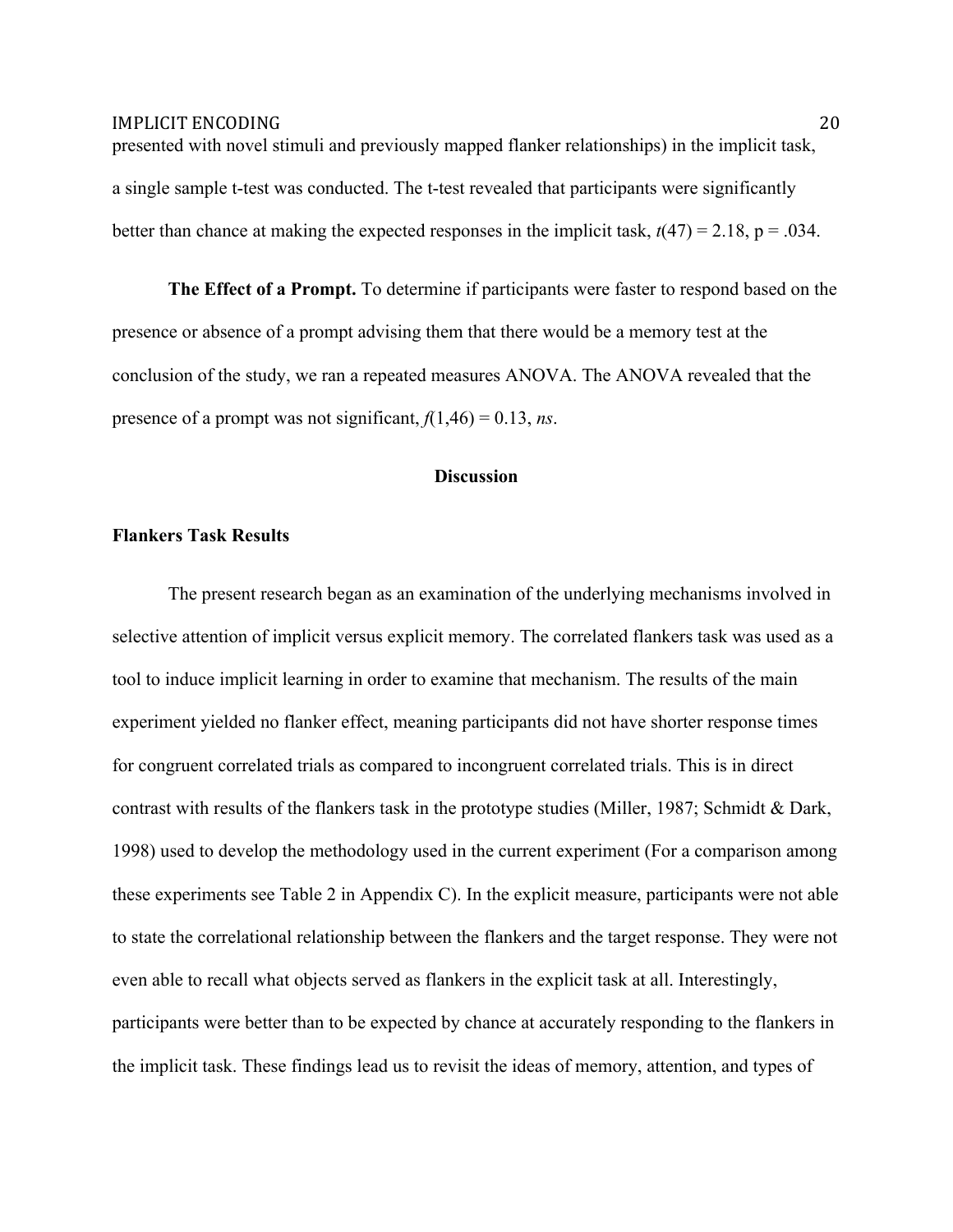information in order to better understand what mechanisms were or were not at work in this experiment.

Because participants did perform at a consistent level of accuracy, one can deduce that they did in fact encode at least the target information into memory. Had there been a flanker effect, one could make the claim that participants encoded the implicit information without conscious awareness. Being that there was no flanker effect, one might infer that the participants were not encoding the implicit information and allowing it to alter their performance on the implicit task. We reason that an early selection mechanism is at work. The flanking information was encoded to the point just before identification and therefore had little bearing on the participant's responding.

In designing the experiment, we believed that the flankers task demonstrated a failure in the selective attention mechanism. If one was affected by the flanking stimuli, even though they were deemed irrelevant, it is reasoned that one did not selectively filter that information as unimportant. The flankers task is a tool used to examine the ability to choose information as task-relevant, something we cannot confirm participants did in this experiment. Would there have been a significant flanker effect, one may have been able to reason that the participants ineffectively filtered the flanking information at a level that allowed them to perform the task accurately but still encoding the irrelevant information.

#### **Commentary on Current Results**

It seems as if the implicit information was effectively ignored, based on the response time similarity between the incongruent and congruent trials. However, the participants were better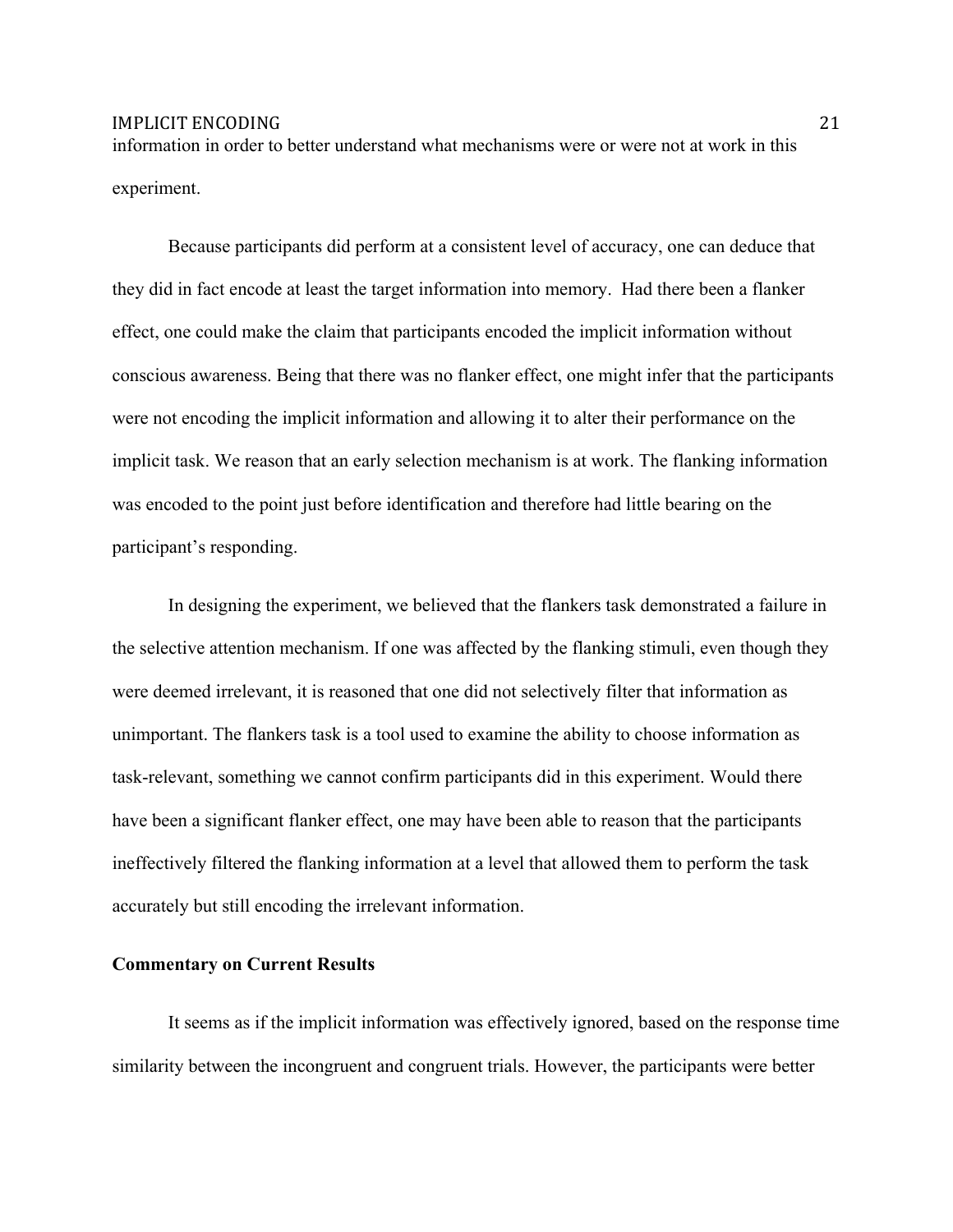than could be expected by chance in their performance on the implicit memory task. This could be due to actual learning of the implicit relationships between the targets and irrelevant flankers that participants were not able to explicitly report. This could also be due to better than normal guessing mechanisms used by participants. Perhaps prior research findings which demonstrate the idea that implicit information is automatically encoded with little attentional efforts, is making the claim that even though the information is encoded without one's knowledge it does not necessarily mean that the information has the ability to affect one's performance.

Participants collectively had a 3% error rate. This indicates that participants were conscientious in responding to the experiment. This also may account for the lack of an observed flanker effect. When participants are conscientious responders, they often choose more carefully how they will respond, taking less risks, and leading to higher response times and more time spent viewing the target. Literature on the speed-accuracy trade off in a two-choice decision task reveals that young adults as well as older adults display a conservative level of responding when the conditions are challenging (Starns & Ratcliff, 2011). This means that young adults, such as the ones who participated in our experiment, balance the speed-accuracy tradeoff very well until the trade-off is compromised by a more difficult task than the participant is expecting. Participants in the current research spent an average of 600ms responding to each trial. The typical forced-choice task yields a response time of 400ms (Pailing et. al., 2002). Because all experimental variables were similar among the prototype studies and the current experiment, one may be able to attribute the lack of a flanker effect to careful responding by our specific group of participants.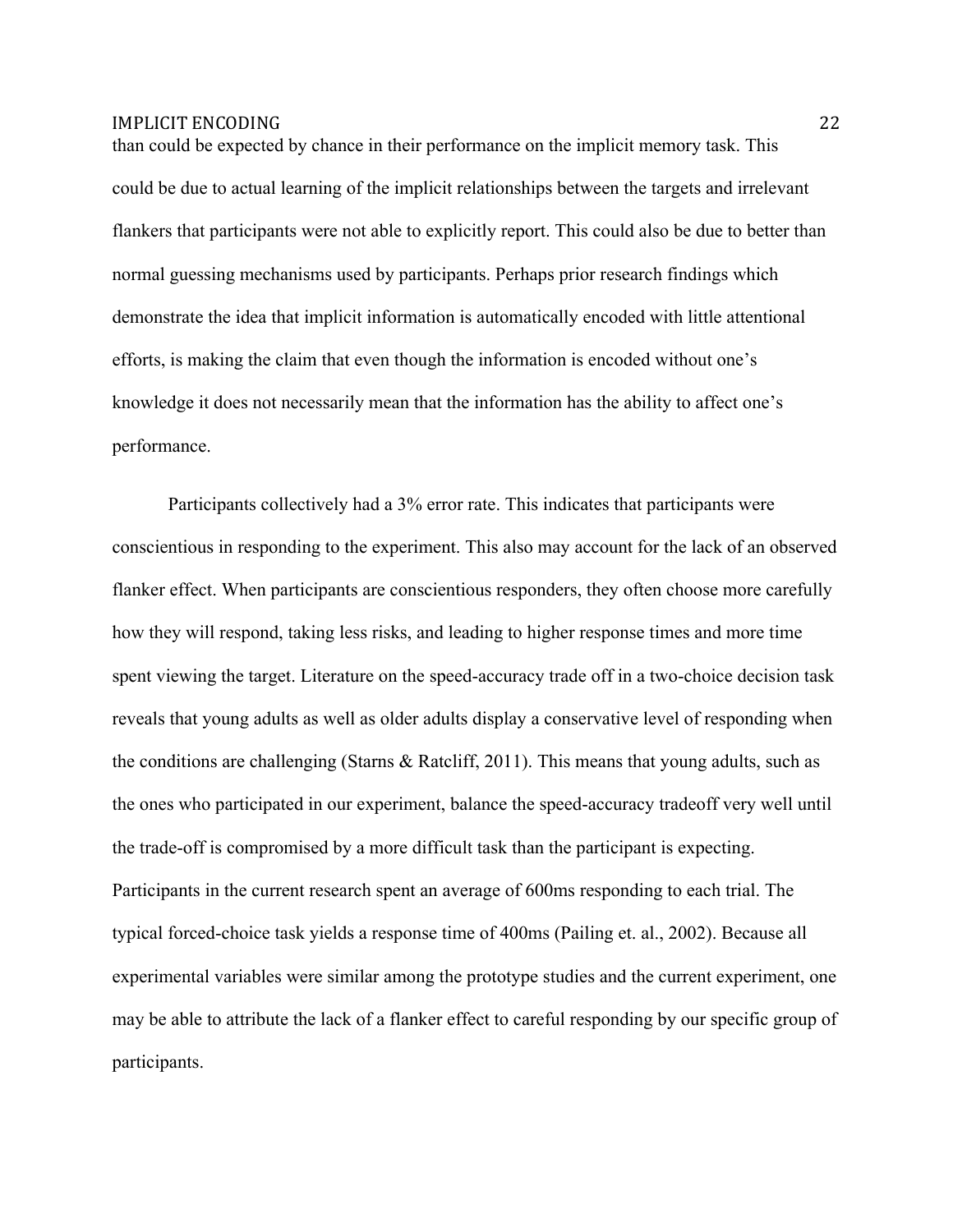One interesting thing to note about the findings of the secondary statistical analyses is the absence of any significant findings in regard to the "prompt" or "no-prompt" condition. One group of participants was informed that they would be tested on the flanking information at the end of the experimental trials. One group of participants was not informed that they would receive a questionnaire. Participants with and without warning of the memory tests performed equally on them. One might have expected that the participants who were informed of the tests would have outperformed the other group in accurately listing the flankers and their assignment, due to the added instruction to pay particular attention to them. In reference to the order in which participants were presented with, there were also no observable differences in accuracy between the two. Participants, as a whole, performed similarly on the memory tests whether they were given the explicit questionnaire first or the implicit task first. One might have expected those who received the explicit test first to perform better on the implicit task because they had just explicitly defined what the flankers and relationships were.

## **Limitations**

In reviewing the methodology of the current experiment, one specific methodological issue may have contributed to the results not being significant. The current research, although very closely tied methodologically with other studies which reported significant flanker effects, contained an instructions screen that was not necessarily in keeping with the normal instructions given to other flankers task participants. The instructions on the screen read, "Accuracy is more important than speed." The researcher also verbally instructed the participants to be accurate over being fast. Because the literature on other forced-choice tasks does not typically report what the instructions said, we propose that this specific set used in the present research may have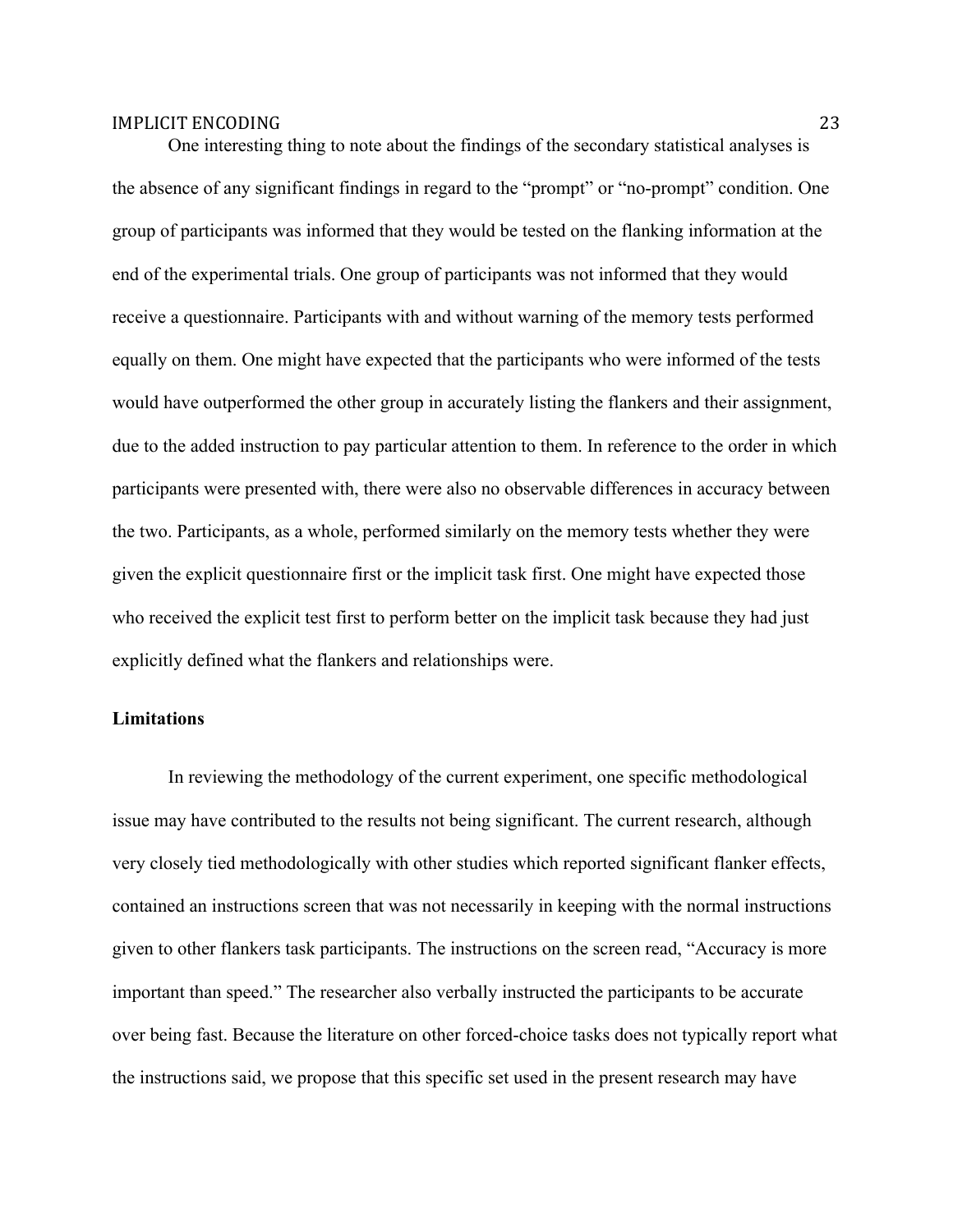caused participants to take more time than they would have if the instructions did not instruct them which performance technique, speed or accuracy, to use in the experiment.

The limitations of the study mainly lie in the fact that there was no observed flanker effect. Other variables such as flanker recall and flanker assignment cannot reliably be reported due to the lack of a reliable measure to demonstrate them. Because there was no observed flanker effect, one expects that there would be no significant effect on one's performance on the implicit task. Because we did see an effect, we are led to believe that our method of testing implicit memory may have been unreliable or invalid. Perhaps changing the target letters to novel stimuli affected performance in ways that were not evident to us. Because the implicit task was novel, it must be included as a limitation due to lack of prior usage and external validity of the measure.

#### **Future Directions**

A concern that arose in the examination of the current findings dealt with the unique characteristics of our specific population. Being that the prior research was completed at larger universities than the current research, perhaps the current research should be replicated using a larger population of perhaps less-conscientious students from larger universities like those used in prototype studies like Miller, 1987, and Schmidt and Dark, 1998. The students who participated in the experiment were of the first to complete their research requirements and perhaps this ties in with their level of conscientiousness. Further research should examine the results of this methodology at multiple times throughout the year to be sure this was not a mitigating factor in the results we obtained.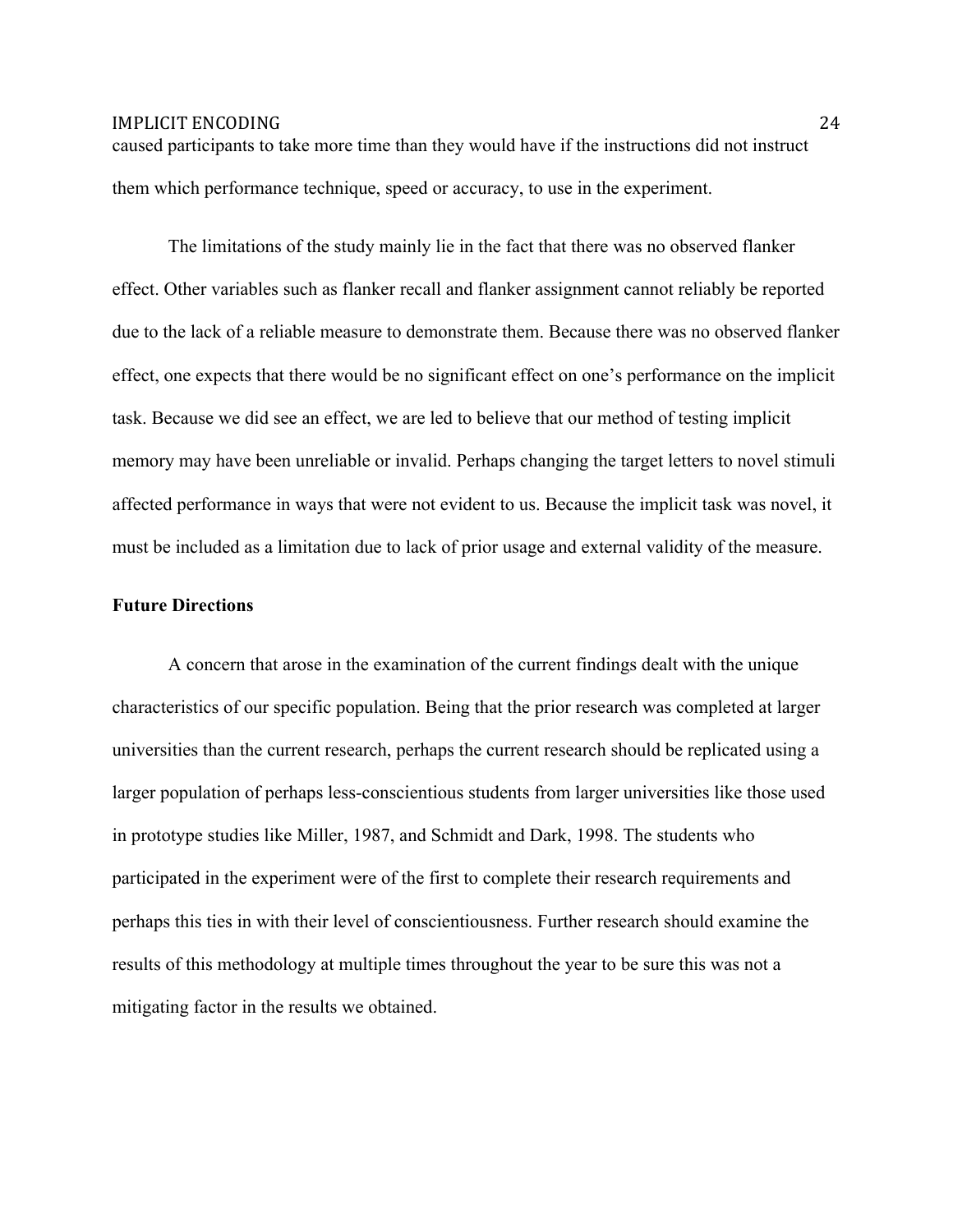Further research should also explore other implicit memory tasks as well as ways of presenting tasks. Our implicit task was based on a wealth of implicit research but the task itself was new so further studies should explore other implicit tasks in addition to ours or as a replacement. Participants were also instructed to respond as they felt appropriate on the implicit task, so future research should alter the written and verbal directions given to participants to be sure instruction is not a mitigating factor in the results.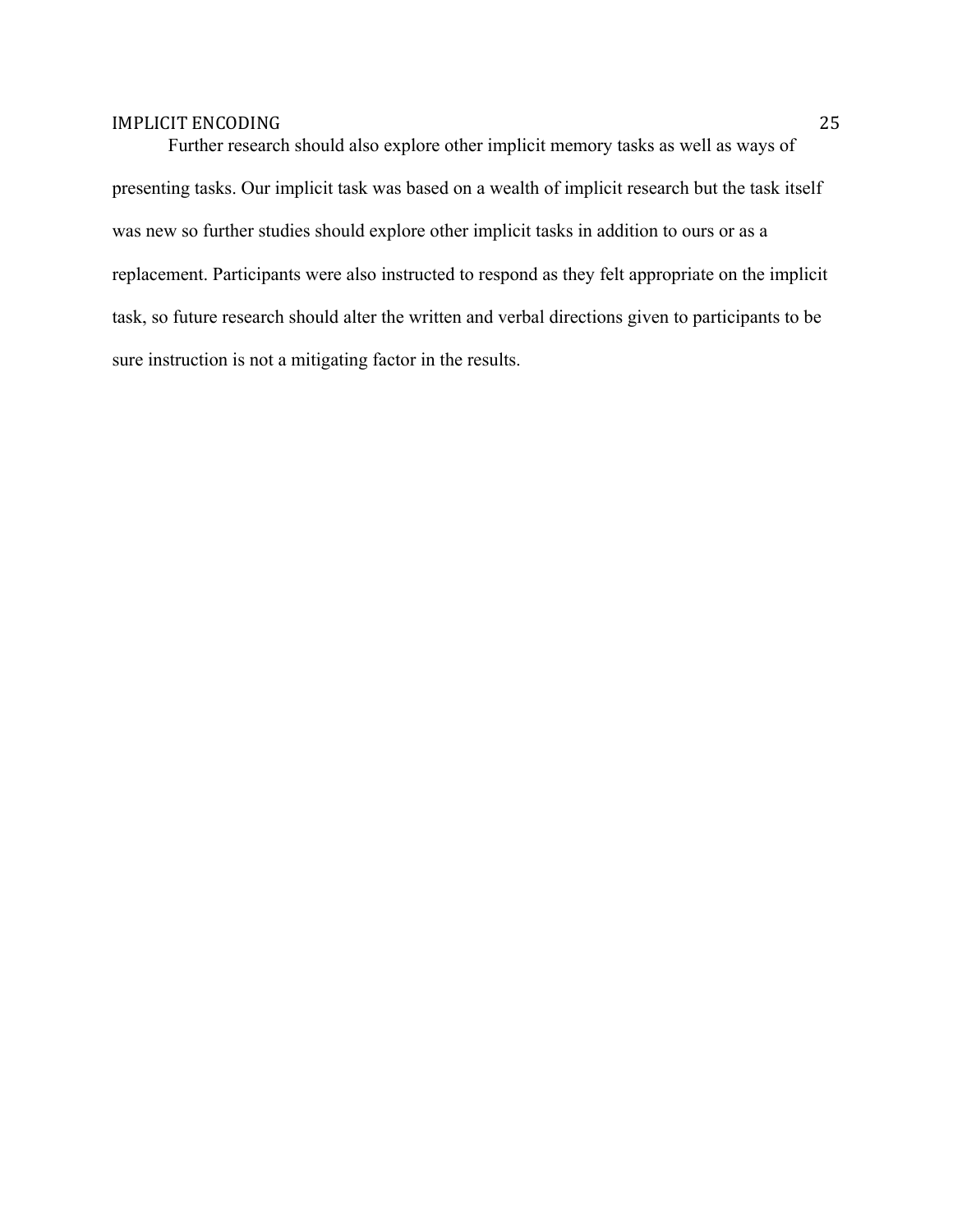IMPLICIT ENCODING 26 Figure 1

*One Trial of Flankers Task*



*Note:* This is one complete trial in which the target and flankers were selected randomly.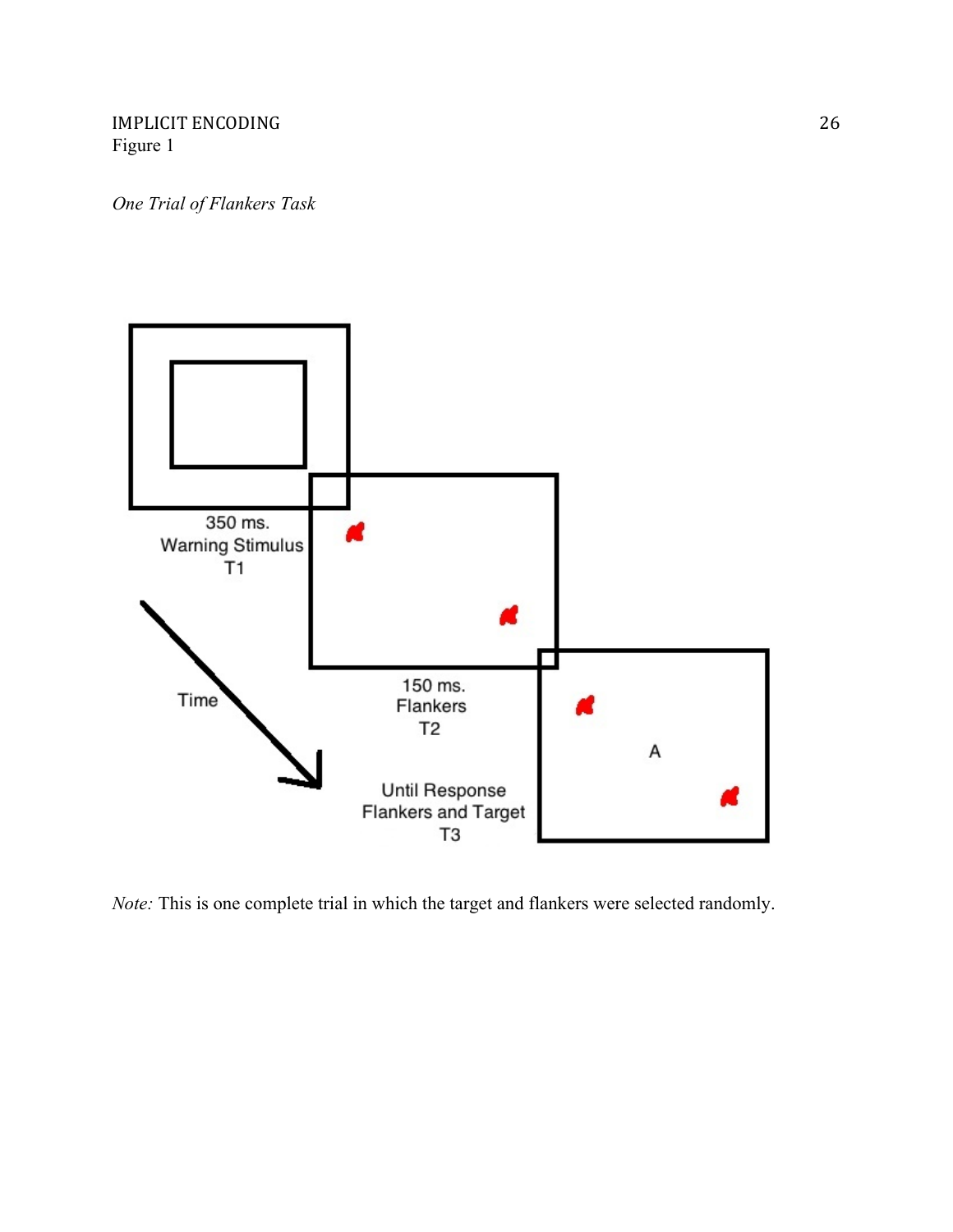*Explicit Memory Questionnaire*

In the task you just participated in you saw a series of targets and flankers. Please answer this short list of questions.

- 1. For most of the experiment, what items appeared to the side of the letter in the center? Please name at least 4.
- 2. The outside items (the flankers) were associated with either of the two responses in particular (either the left or the right response). Assign each of the four flankers to a particular response.

LEFT:

RIGHT:

3. Please list which targets were assigned to the left key and which targets that were assigned to the right key.

LEFT:

RIGHT: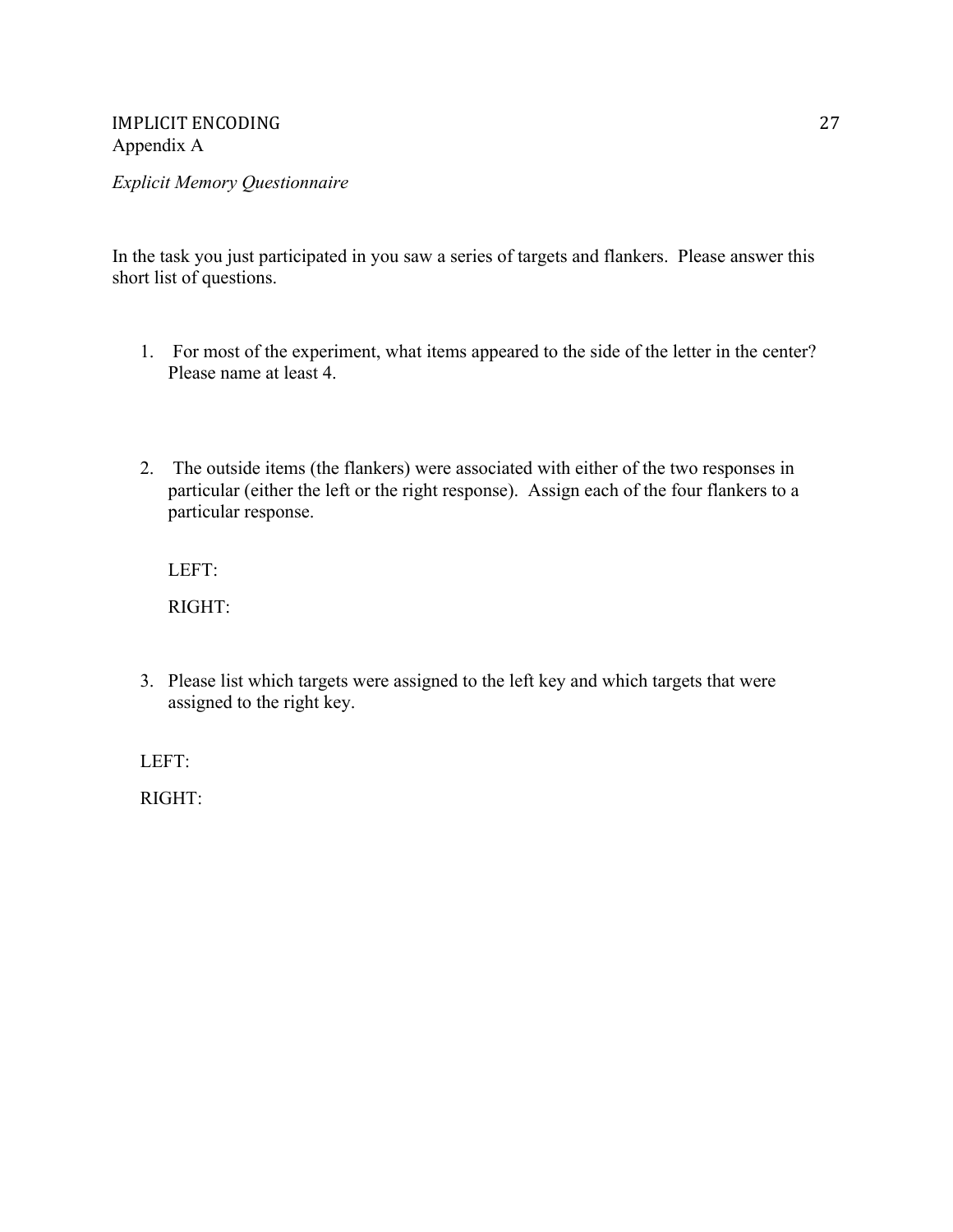## IMPLICIT ENCODING 28 Appendix B

# *Flanker Identity Criteria*

| Acceptable Responses for Flanker Identity                                          | Unacceptable Responses for Flanker<br>Identity |  |
|------------------------------------------------------------------------------------|------------------------------------------------|--|
| $\#$                                                                               | Square                                         |  |
| Red-Thing, Tetris, mark, blob, shape,<br>splotches, block, scratches, puzzle piece | Animal (bear)<br><b>Blue Thing</b>             |  |
| Green-Mark, blob, shape, splotches, block,<br>frog                                 |                                                |  |
| Number Sign                                                                        | Circle                                         |  |
| Hash tag                                                                           | Snowflake                                      |  |
| Pound Sign                                                                         | Colored                                        |  |
| Number Sign                                                                        | White                                          |  |
| Rotated Hash tag                                                                   | White lines                                    |  |
| Red                                                                                | White squiggles                                |  |
| Green                                                                              | Plus sign                                      |  |
| Diagonal Lines                                                                     | Asterisk                                       |  |
| <b>Straight Lines</b><br>Net Design $(\#)$                                         | Triangle                                       |  |
|                                                                                    | *                                              |  |
|                                                                                    | <b>Check Marks</b>                             |  |
|                                                                                    | $^{+}$                                         |  |
|                                                                                    | ×                                              |  |
|                                                                                    | Frog                                           |  |
|                                                                                    | Colorless scribbles                            |  |
|                                                                                    | Cows                                           |  |
|                                                                                    | Trees                                          |  |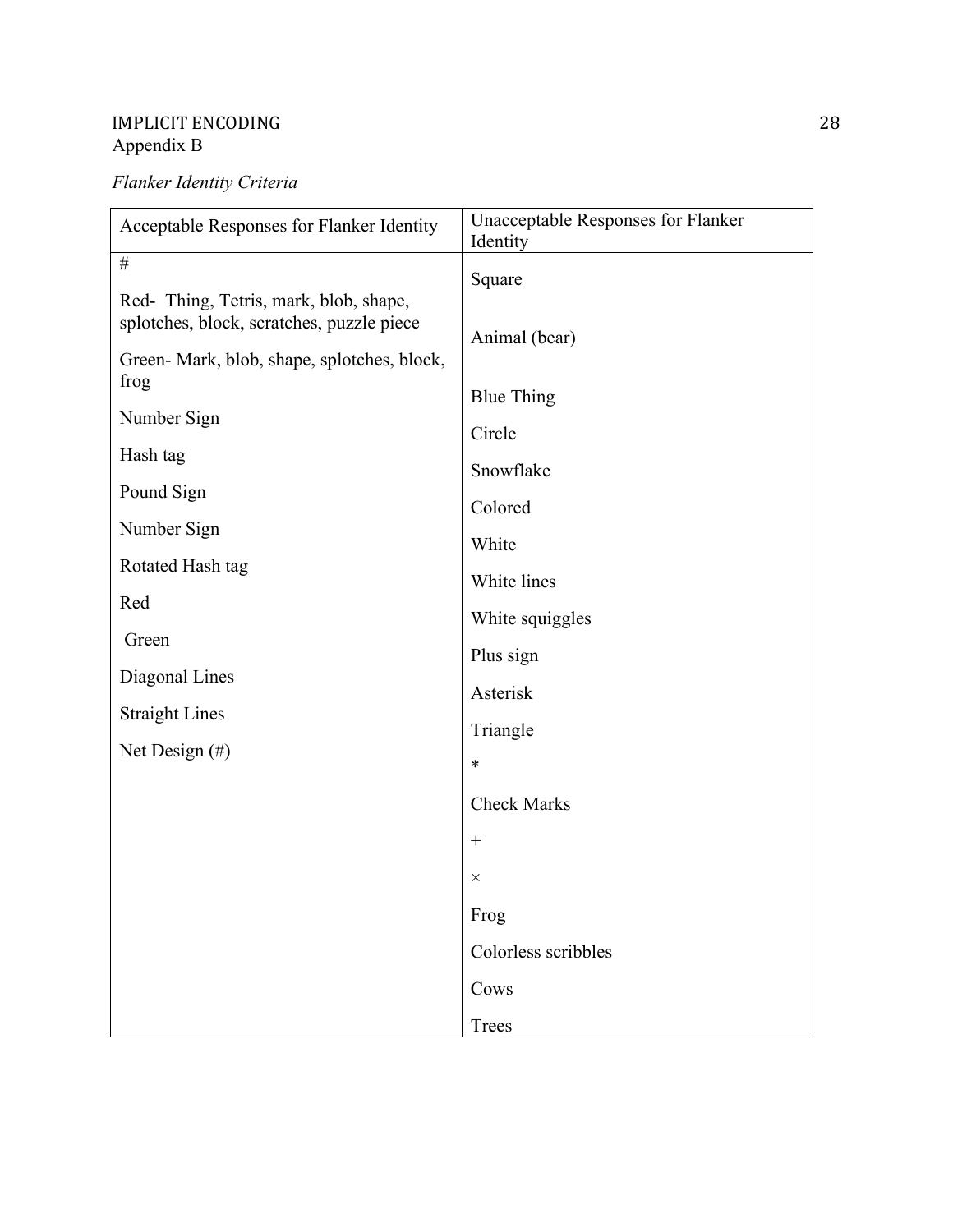## IMPLICIT ENCODING 29 Appendix C

## Table 2

# *Comparable Studies in Relation to Current Experiment*

|                                             | Miller (1987)                                                                                                                                            | Schmidt & Dark<br>(1998)                                                            | Sullivan (2012)                                                                                        |
|---------------------------------------------|----------------------------------------------------------------------------------------------------------------------------------------------------------|-------------------------------------------------------------------------------------|--------------------------------------------------------------------------------------------------------|
| Number of<br>Participants                   | Experiment 1 - 24<br>Experiment 2 - 46<br>Experiment 3 - 27<br>Experiment 4 - 25<br>Experiment 5 - 24<br>Experiment 6 - 40                               | Experiment 1-48<br>Experiment 2 - 26<br>Experiment 3 - 28                           | Experiment 1 - 48                                                                                      |
| Blocks /<br>Total<br>Experimental<br>Trials | Experiment 1 - 2 / 384<br>Experiment 2 - 2 / 384<br>Experiment 3 - 3 / 240<br>Experiment 4 - 3 / 168<br>Experiment 5 - 3 / 192<br>Experiment 6 - 8 / 768 | Experiment $1 - 6 / 320$<br>Experiment 2 - 6 / 320<br>Experiment 3 - 6 / 224        | Experiment 1 - 8 /<br>384                                                                              |
| Criterion for<br>Elimination                | RT over 2s.                                                                                                                                              | Experiment 1 -<br>Accuracy below 90%.<br>Experiments 2 & 3 -<br>Accuracy below 85%. | Accuracy below 90%.                                                                                    |
| Mechanism<br>of<br>Responding               | <b>Standard English</b><br>Keyboard employing a<br>left and right key.                                                                                   | <b>Standard English</b><br>Keyboard employing<br>buttons "Z" $&$ "/"                | <b>Standard English</b><br>Keyboard employing<br>buttons "Z" $&$ "/"                                   |
| Average RT                                  | $M = 768$ ms for Valid<br>Trials.<br>$M = 803$ ms for Invalid<br>Trials.                                                                                 | $M = 530$ ms for Valid<br>Trials.<br>$M = 541$ ms for Invalid<br>Trials.            | $M = 591ms$ for<br>Congruent / Valid<br>Trials.<br>$M = 602ms$ for<br>Incongruent / Invalid<br>Trials. |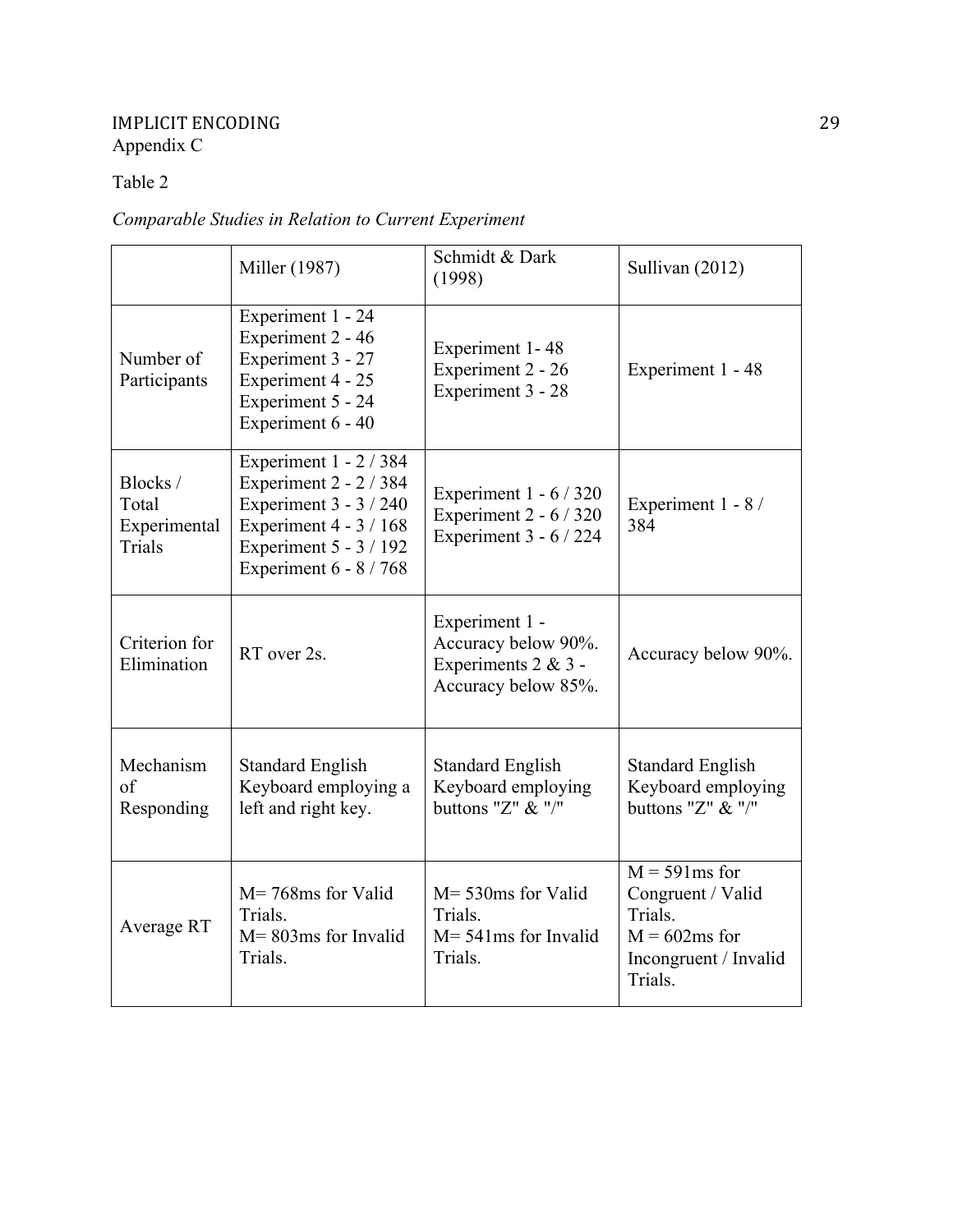#### **References**

- Atkinson, R. C., & Shiffrin, R. M. (1968). Human memory: A proposed system and its control processes. *Scientific American, 225,* (82-90).
- Broadbent, D. (1958). *Perception and communication.* Oxford, UK: Pergamon Press.
- Burgess, M. C. R., & Weaver, G. E. (2003). Interest and attention in facial recognition. *Perceptual and Motor Skills, 96(2)*, 467-480.
- Cherry, E C. (1953). Some experiments on the recognition of speech with one and two ears. *Journal of the Acoustical Society of America, 25*, 975-979.
- Craik, F. I. M., & Lockhart, R. S. (1972). Levels of Processing: A framework for memory research. *Journal of Verbal Learning and Verbal Behavior, 11*, 671-684.
- Craik, F.I.M., Muscovitch, M., & McDowd, J.M. (1994). Contributions of Surface and Conceptual Information to Performance on Implicit and Explicit Memory Tasks. *Journal of Experimental Psychology: Learning, Memory, and Cognition, 20(4),* 864-875.
- Deutsch, J. A., & Deutsch, D. (1963). Attention: Some theoretical considerations. *Psychological Review, 70*, 80-90.
- De Weerd, P. (2003). Generalized deficits in visual selective attention after V4 and TEO lesions in macaques. *European Journal of Neuroscience, 18*(6), *1671-1691.*
- Druker, J.F., & Hagen, J.W. (1969). Developmental trends in the processing of task-relevant and task-irrelevant information. *Child Development, 40(*2), 371-382.
- Eriksen, C. W., & Eriksen, B. A. (1974). Target redundancy in visual search: Do repetitions of the targets within the display impair processing. *Perception & Psychophysics, 26(3),* 195- 205.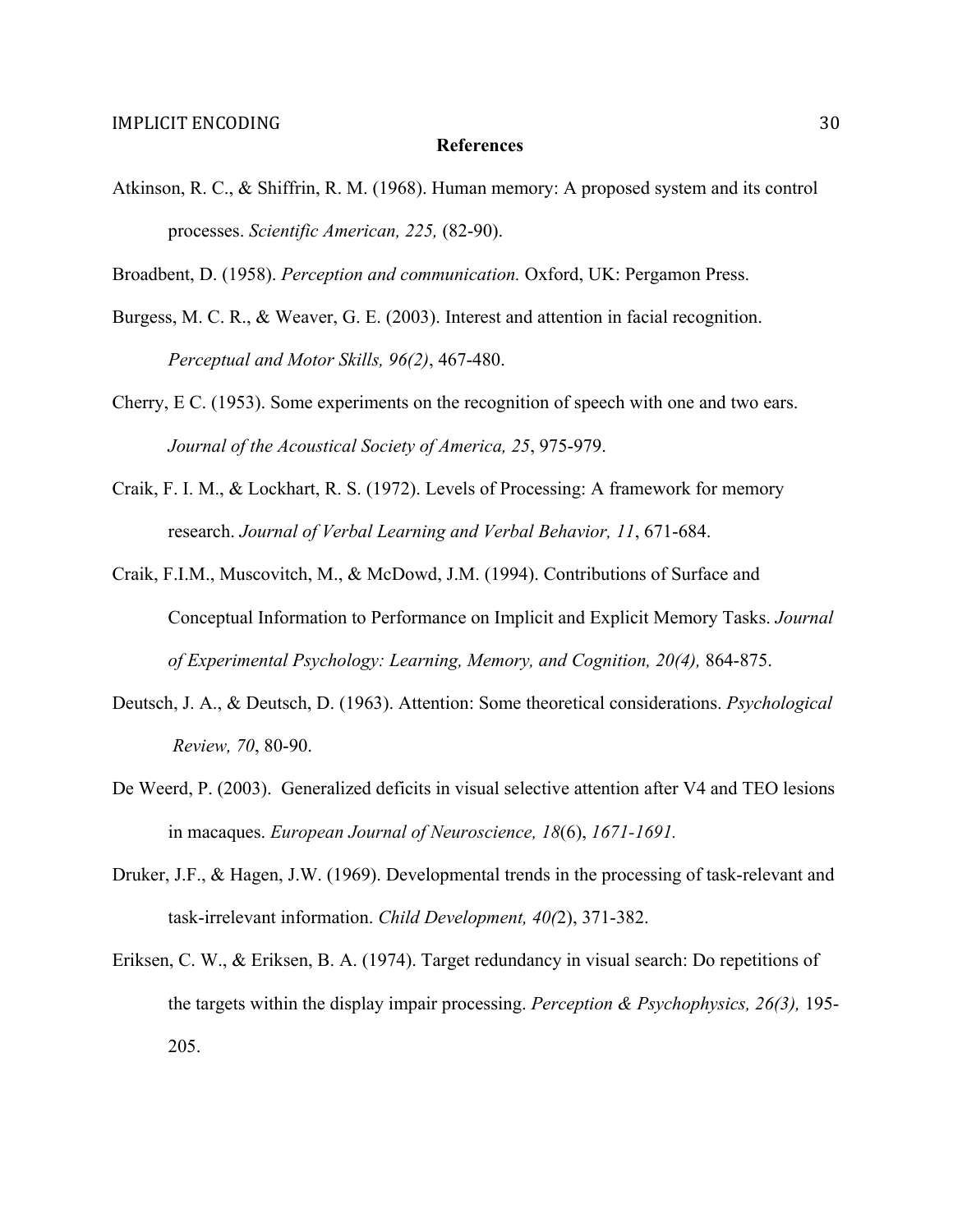- Farthing, G. W. (1992). *The psychology of consciousness.* Englewood Cliffs, NJ: Prentice Hall.
- Feldman, J. A., & Shastri, L. (2003). Connectionism. In L. Nadel (Ed.), *Encyclopedia of cognitive science (*Vol. 1, pp. 680-687). London: Nature Publishing Group.
- Gray, J. A., & Wedderburn, A. A. I. (1960). Grouping strategies with simultaneous stimuli. *Quarterly Journal of Experimental Psychology, 12*, 180-184.

James, William (1890). *Principles of Psychology*. New York: Holt.

McDougall, W. (1924). *Physiological Psychology.* Dent.

- Miller, J. (1987). Priming is not necessary for selective-attention failures: Semantic effects of unattended, unprimed letters. *Perception & Psychophysics, 41(5),* 419-434.
- Moray, N. (1959). Attention in dichotic listening: Affective cues and the influence of instructions. *Quarterly Journal of Experimental Psychology, 11*, 56-60.
- Musen, G., & O'Neill, J. E. (1997). Implicit Memory for Nonverbal Associations. *Journal of Experimental Psychology: Learning, Memory, and Cognition, 23(5)*, 1192-1202.
- Neely, J. H. (1977). Semantic priming and retrieval from lexical memory: Roles of inhibitionless spreading activation and limited-capacity attention. *Journal of Experimental Psychology, 106*(3), 226-254.
- Neisser, U., & Becklen, R. (1975). Selective looking: Attended to visually specified events. *Cognitive Psychology, 7(4),* 480-494.
- Schacter, D. L. (1983). Amnesiacs observed: Remembering and forgetting in a natural environment. *Journal of Abnormal Psychology, 92*(2), 236-242.

Schacter, D. L. (1987). Implicit Memory: History and Current Status. *Journal of Experimental*